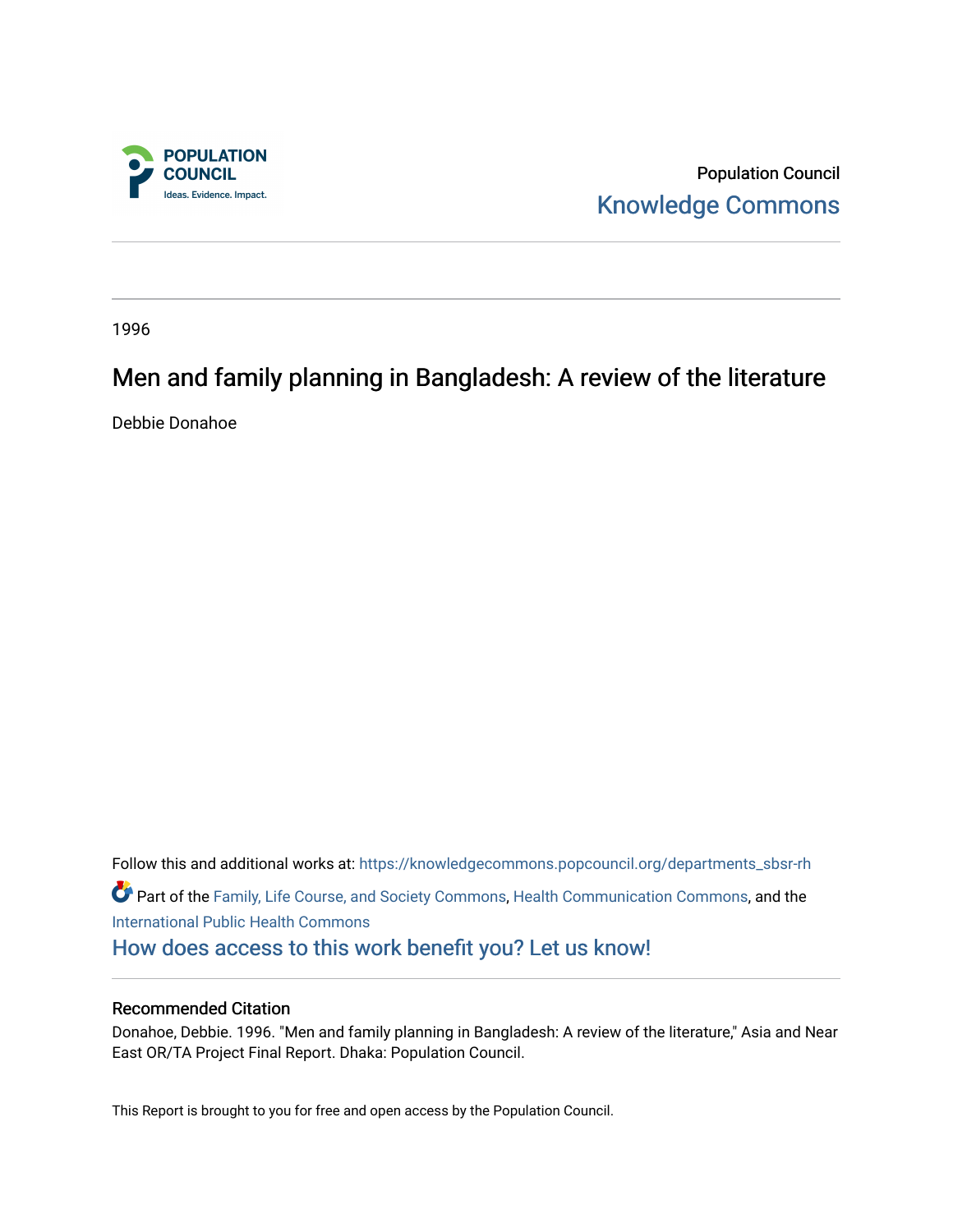# **MEN AND FAMILY PLANNING IN BANGLADESH: A REVIEW OF THE LITERATURE**

## **Final Report**

Debbie Donahoe

The Population Council

Asia and Near East Operations Research and Technical Assistance Project

*This project was supported by the Population Council's Asia and the Near East Operations Research and Technical Assistance (ANE OR/TA) Project. The ANE OR/TA Project is funded by the US Agency for International Development, Office of Population, under Contract No.DPE-3030-C00-0022-00, Strategies for Improving Family Planning Service Delivery.*

**Bangladesh, October 1996**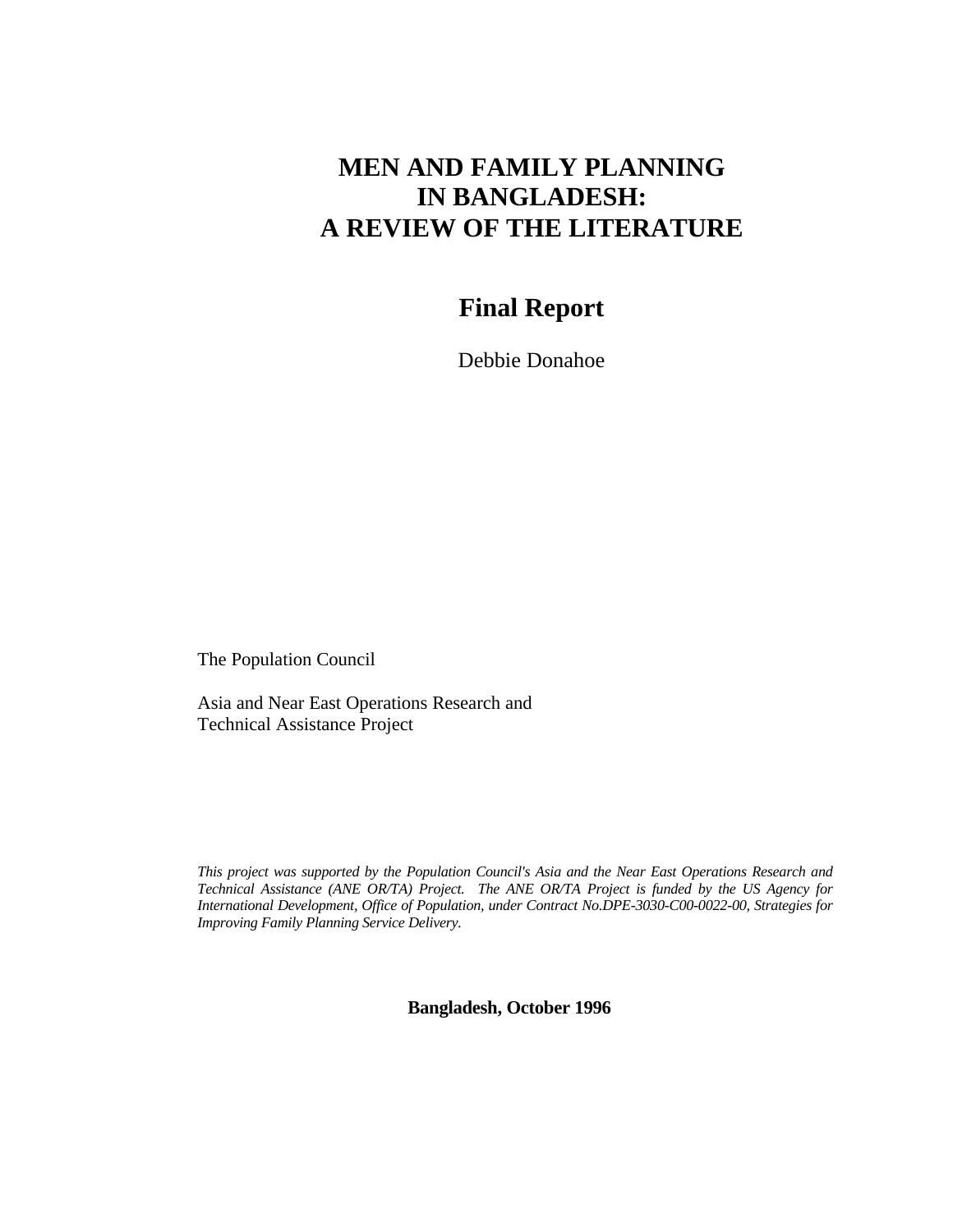## **EXECUTIVE SUMMARY**

This paper reviews the literature on men and family planning in Bangladesh. A variety of topics are covered: male fertility preferences, male KAP, opinions about male methods of contraception, family planning decision-making, and recent efforts to involve Bangladeshi men in family planning programs.

Men's desired family size in Bangladesh is small; only one-third of respondents in the most recent national survey, the Bangladesh Demographic and Health Survey 1993-94, wanted more than two children (Mitra et al., 1994). The same survey revealed that knowledge of at least one modern method of family planning is practically universal and that attitudes towards contraception are overwhelmingly favorable, even in the country's most conservative district, Chittagong. Religious opposition to family planning among men seems to be less common than usually thought (Bernhart and Uddin, 1990; Mazumder, 1993).

The use of vasectomy remains insignificant in Bangladesh. While considerable numbers of both men and women report unfavorable impressions of the method due to perceived side-effects (Khan, 1979; Mitra and Mitra, 1990; Islam and Rahman, 1993), observers of the national family planning program attribute the method's unpopularity largely to supply-side constraints--the emphasis on other methods and deficiencies in the availability and quality of vasectomy services (Hasan et al., 1992; Ahmed et al., 1992; Khuda, 1994). Many men also see disadvantages to condom use. Aside from the fact that buying, storing, and disposing of condoms presents men with opportunities for embarrassment, they are thought to be detrimental to one's health (Mitra and Mitra, 1990) and to be unreliable (Folmar, 1992; Khan, 1993).

Only superficial information on the frequency and quality of communication about family planning between spouses and the effects of such communication on contraceptive usage exists. Approximately 40 percent of female respondents in the DHS reported that the decision to first use a method of contraception was reached jointly with their husbands. Female-dominated decisions, though, were more frequent in those areas of the country and amongst those segments of the population where family planning is not as widely practiced (Mitra et al., 1994). While some men do not seem to communicate closely with their wives about family planning matters, other husbands are both significant sources of information about methods and suppliers of methods for their wives (Davies et al., 1987; Akhter and Ahmed, 1991).

Finally, as of yet not much effort seems to have been made to involve men in family planning programs in Bangladesh. The few references that could be found suggest (but no where near prove) that men can be successfully incorporated into outreach programs and that contraceptive prevalence can be raised through such efforts.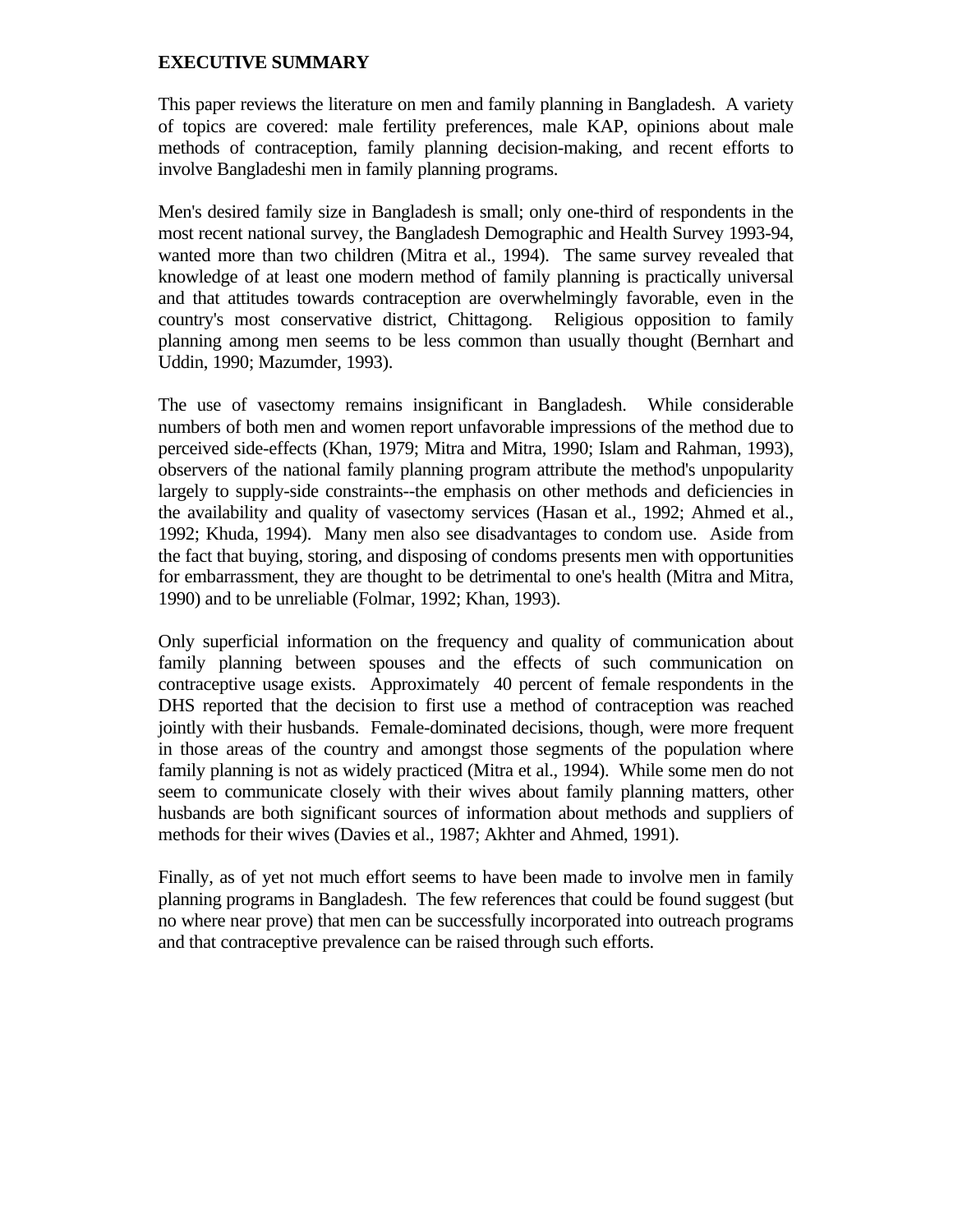## **INTRODUCTION**

Male involvement is becoming a buzzword in the international family planning community. The term is commonly used to refer to two interrelated yet distinct programmatic goals: encouraging the use of male methods of contraception and expanding men's involvement in family planning decision-making. Basically, men are being asked to bear equal responsibility for fertility control and reproductive health. Men are getting more attention now for a variety of reasons. For one, they have been found to be more open to family planning than conventional wisdom previously held. Furthermore, recent research has also provided evidence from varied settings that supportive husbands increase the likelihood that contraceptive use is initiated and, once begun, continued. Changes have occurred in contraceptive technology as well. Vasectomy techniques have become simpler and less costly, making male sterilization a more attractive option than in the past, both from the provider and the client standpoint. The other major male method, the condom, has been thrust into the public eye as the best method currently available to thwart the continuing spread of AIDS (MacCauley et al, 1994; Finger, 1992).

The issue is also rising to the forefront in Bangladesh. In its recent Plan of Action, the National Steering Committee for Future Challenges in the FP-MCH Program identifies eight immediate priority areas for the national family planning program. Critically undeserved groups is a focus area, and men are one of the two undeserved groups identified. While stressing the importance of involving men in family planning for the continued success of the program in Bangladesh, the NSC concluded that not enough was known about the topic to hazard any specific action plan. In response to this need, the literature review presented here attempts to gather together previous research on men and family planning in Bangladesh and to synthesize past findings with recent survey data touching on the relevant issues. In truth, not much work has been done in this area, and what we *do not* know is highlighted here as much as what we do know. It is hoped, though, that this literature review will be useful in finding ways to bring men into the family planning fold in Bangladesh.

## **FERTILITY PREFERENCES**

Any discussion of men of family planning must include an exploration of male family size desires--men's fertility preferences presumably play a role in whether or not they feel a need for family planning services. The most recent available data on men's fertility desires comes from the 1993/94 Bangladesh Demographic and Health Survey (Mitra et al., 1994). The BDHS interviewed 3,248 husbands of women interviewed (ever married women aged 10-49). The following table presents the percentage of men and women wanting more children according to the number they already have.

Men's family size desires appear to be relatively small. Only one third of men report wanting more than two children and only 16 percent say that they would like more than 3 children. Comparing this data with that from the 1989 Contraceptive Prevalence Survey (not shown) reveals that fertility desires have recently decreased somewhat. The percentage of men wanting more than two children in 1989 was 39 and the percentage wanting more than 3 children was 24 (Mitra et al., 1990). While the average desired male family size is small, it is slightly larger than that of women at every parity progression with the greatest difference at the progression from 1 to 2 children.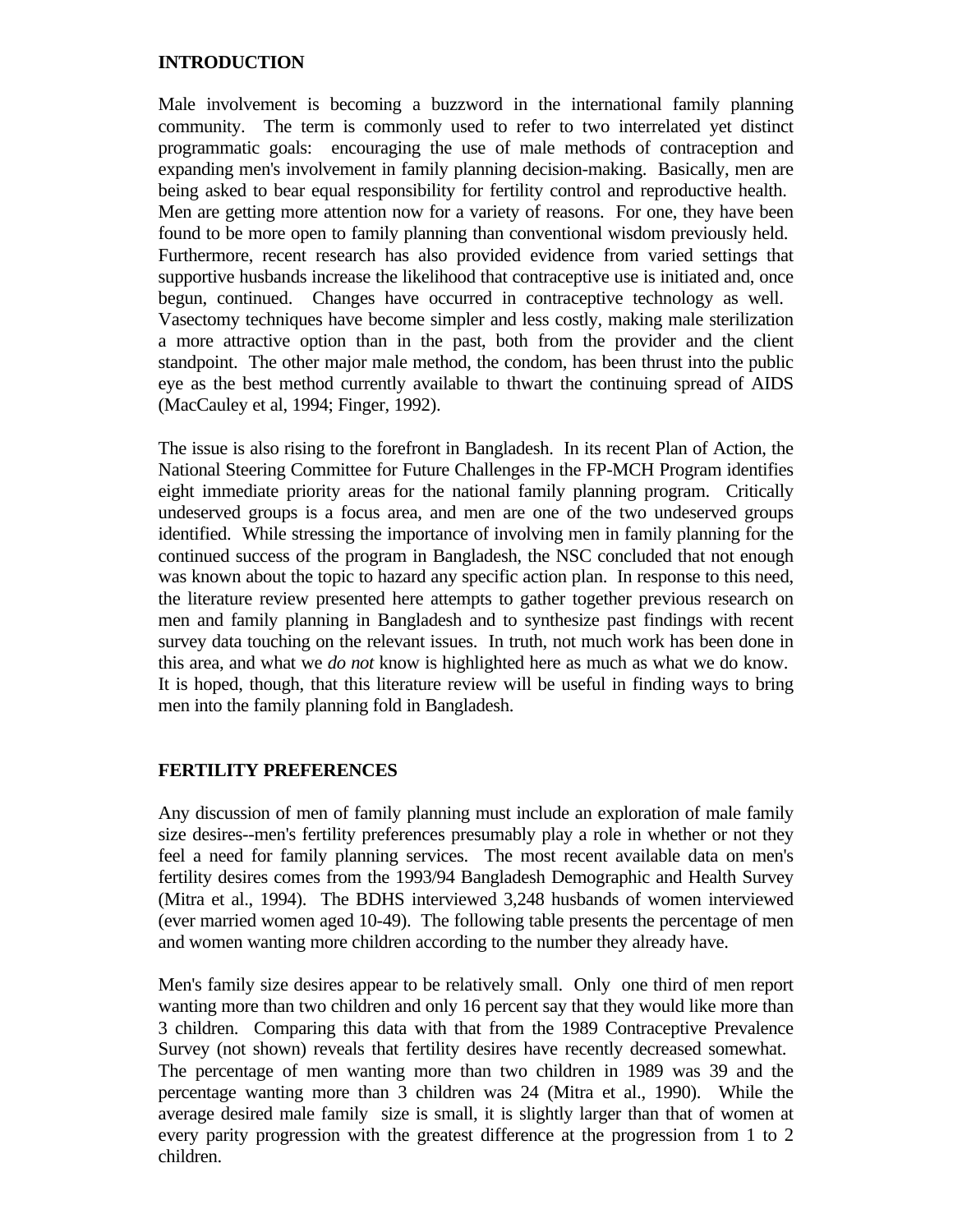#### **TABLE 1**

| Number of<br><b>Living Children</b> | <b>Husbands</b><br><b>Wants More</b> | <b>Wife Wants</b><br><b>More</b> |  |  |
|-------------------------------------|--------------------------------------|----------------------------------|--|--|
|                                     | 95.3                                 | 91.6                             |  |  |
|                                     | 82.7                                 | 76.1                             |  |  |
| $\mathcal{D}_{\cdot}$               | 33.4                                 | 30.7                             |  |  |
| 3                                   | 16.4                                 | 14.2                             |  |  |
|                                     | 7.5                                  | 5.5                              |  |  |
| $5+$                                | 4.1                                  | 1.7                              |  |  |

## **Percent of husbands and wives wanting more children according to achieved family size.**

\*adapted from Table 9.9, p.127 BDHS 1993-1994. Percent men wanting more children is the addition of husbands in the following categories: both want more, husband wants more, wife infecund and husband wants more while wife doesn't. Percent women wanting more is the addition of wives from the categories both want more and wife wants more, husband does not.

Men's family size desires appear to be relatively small. Only one third of men report wanting more than two children and only 16 percent say that they would like more than 3 children. Comparing this data with that from the 1989 Contraceptive Prevalence Survey (not shown) reveals that fertility desires have recently decreased somewhat. The percentage of men wanting more than two children in 1989 was 39 and the percentage wanting more than 3 children was 24 (Mitra et al., 1990). The average desired male family size is not only small, but is also smaller than that the average female desired family size. At each parity level, few men than women want to continue childbearing.

A more detailed picture of fertility desires emerges when one also considers men's ages and their preferred timing of fertility. The following table presents men's responses to the question of if and when they want to have more children.

### **TABLE 2**

**Percent distribution of husbands by desire for more children according to age.**

| AGE       | Percent Want No More | After<br><b>Two Years</b> | Total |
|-----------|----------------------|---------------------------|-------|
| $20 - 24$ | 11.1                 | 54.4                      | 65.5  |
| $25-29$   | 24.4                 | 43.2                      | 67.6  |
| $30 - 34$ | 47.2                 | 26.2                      | 73.4  |
| $35 - 39$ | 69.0                 | 13.8                      | 82.8  |
| $40 - 44$ | 81.7                 | 6.3                       | 88.0  |
| 45-49     | 83.1                 | 2.7                       | 85.8  |
| 50-54     | 83.9                 | 0.3                       | 84.2  |
| 55-59     | 81.6                 | 0.2                       | 81.8  |
| $60+$     | 85.5                 | 0.0                       | 85.5  |

\*adapted from Table 9.8, p. 126, BDHS 1993-1994. The percent wanting no more includes those men who are sterilized.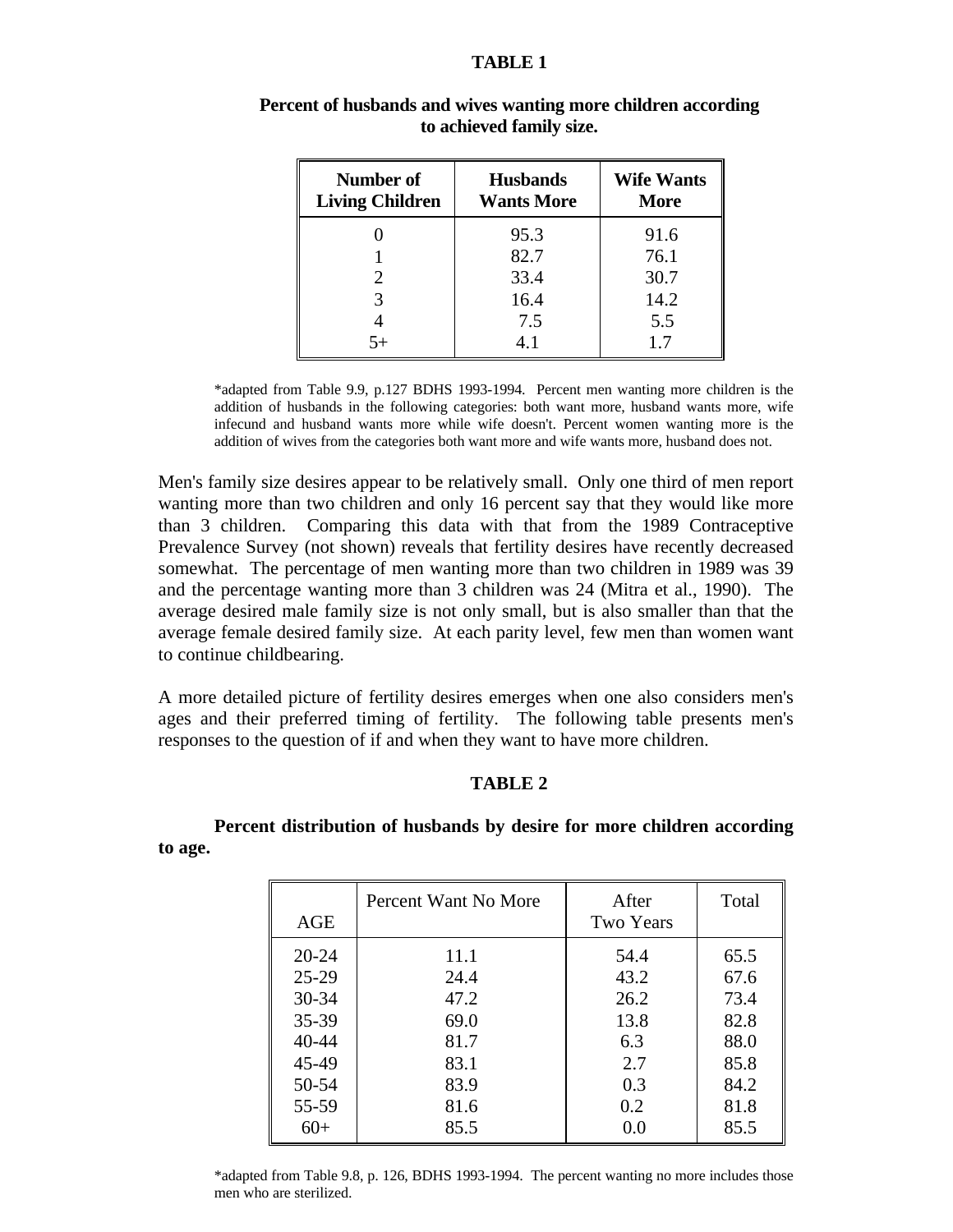The data show that the percentage of men who want no more children and that want to delay the birth of the next child by at least two years increases steadily with age, with only slight jumping-around at the older ages. If one assumes that men not wanting more children are candidates for permanent methods of contraception and that men not wanting children for at least two years need temporary methods of contraception (and that those who want children within two years and aren't sure when they want kids don't need a method), then the need for family planning among Bangladeshi men is high. Over 50 percent of the men between the ages of 20 and 24 want to delay the next birth. By the ages 30 to 34, nearly one half of husbands said they wanted to stop childbearing altogether. Thus, between the ages of 20 and 30 about 3/5 of men need some form of family planning to meet their fertility desires. This proportion rises to 3/4 at ages 30-34 and 4/5 at ages 35-39. Nearly 9/10 of men between 40-45 are in need family planning, most of them a permanent method. These findings suggest that if men, or couples, are not currently using contraception, it is not because of high male fertility desires.

If one knew the value of children to men, one would have a better understanding of why men desire the number they do. There is little research on this topic in Bangladesh. Some insight into this question can be gained from considering the reasons given for desiring sons. In a study conducted in both rural and urban areas of Chandpur district, Mazumder (1993) finds that men's main reasons for desiring a son are economic.<sup>1</sup> Approximately 63 percent of urban men and 57 percent of rural men cite economic reasons--old age security and income earning potential--as the motivation to have a son. Family continuity was also an important reason to desire a son.

#### **TABLE 3**

| <b>Reasons for wanting sons</b> | <b>URBAN</b><br>$(N=192)$ | <b>RURAL</b><br>$(N=187)$ |
|---------------------------------|---------------------------|---------------------------|
| Old age security                | 37.2%                     | 30.1%                     |
| Sons earn income                | 25.6%                     | 26.9%                     |
| Family continuity               | 22.0%                     | 21.0%                     |
| Social status                   | 7.9%                      | 11.0%                     |
| Religious reasons               | 7.3%                      | 10.0%                     |
| <b>TOTAL</b>                    | 100%                      | 100%                      |

#### **Percentage distribution of men according to reasons for wanting sons.**

\*Mazumder (1993), p. 72. Total sample size was 380.

i

<sup>1</sup> It is not clear from the tables presented by the author whether he differentiated between the desire for a son and the desire for more than one son.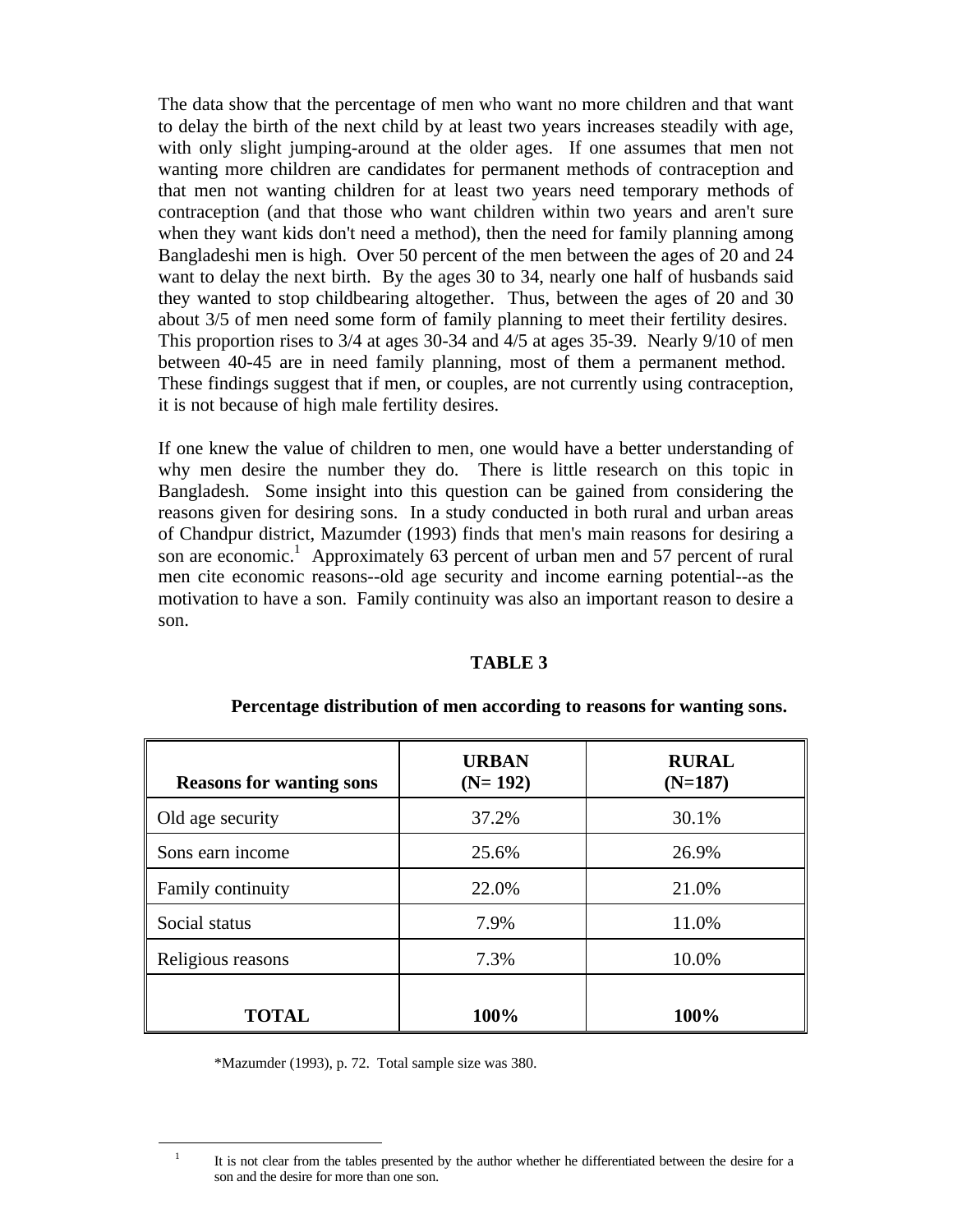Nevertheless, the usefulness of this data for understanding the issue of son preference is limited. Men are not asked, for instance, if these attributes of sons also apply to daughters or if they make boys more desirable than girls. The 1989 Contraceptive Prevalence Survey (Mitra et. al., 1990) found, though, that men were more likely to desire an end to childbearing when they had no living son or only one son than women<sup>2</sup>. Another largely unanswered question related to men's fertility desires is their perceived responsibilities to children. It isn't clear whether the small family size desires shown above are motivated more by a desire to provide for "better quality children" or because larger families simply can't be sustained in the face of hard economic times. 70 percent of respondents in the 1989 CPS said that family planning users did so to provide better education, food, and general care for their children. Only 25 percent specifically said that economic constraints necessitated family limitation (Mitra et al., 1990). Given the subtleties between curtailing childbearing because offspring are increasingly expensive to provide for and because providing for them is impossible, this area appears to require more research.

### **KNOWLEDGE OF FAMILY PLANNING**

Whether or not Bangladeshi men are able to realize the fertility desires discussed above depends at least in part on their awareness of the means to do so. Men's knowledge of different family planning methods is presented below.

#### **TABLE 4**

| <b>Method</b>               | <b>Percent Men</b><br>Knowing<br><b>Method</b> | <b>Both Husband</b><br>and Wife<br>Know | <b>Husband Knows,</b><br><b>Wife Doesn't</b> | Wife Knows,<br><b>Husband Doesn't</b> | <b>Percent Men</b><br><b>Knowing Method-</b><br>1989 |
|-----------------------------|------------------------------------------------|-----------------------------------------|----------------------------------------------|---------------------------------------|------------------------------------------------------|
| Any method                  | 99.7                                           | 99.6                                    | 0.1                                          | 0.3                                   | NA                                                   |
| Any modern method           | 99.7                                           | 99.6                                    | 0.1                                          | 0.3                                   | NA.                                                  |
| Pill                        | 99.2                                           | 98.9                                    | 0.3                                          | 0.8                                   | 99.0                                                 |
| <b>IUD</b>                  | 70.6                                           | 66.4                                    | 4.2                                          | 24.5                                  | 60.8                                                 |
| Injection                   | 90.0                                           | 87.6                                    | 2.4                                          | 9.3                                   | 82.1                                                 |
| Condom                      | 94.7                                           | 84.7                                    | 10.0                                         | 3.5                                   | 91.9                                                 |
| <b>Female Sterilization</b> | 97.7                                           | 96.9                                    | 0.8                                          | 2.2                                   | 98.9                                                 |
| Male Sterilization          | 89.4                                           | 75.7                                    | 13.7                                         | 7.4                                   | 93.9                                                 |
| Any traditional method      | 75.8                                           | 60.8                                    | 15.0                                         | 16.6                                  | NA.                                                  |
| Periodic abstinence         | 68.8                                           | 48.2                                    | 20.6                                         | 18.3                                  | 48.2                                                 |
| Withdrawal                  | 42.2                                           | 25.9                                    | 16.3                                         | 25.8                                  | 11.8                                                 |
| Other                       | 10.6                                           | 3.6                                     | 7.0                                          | 14.4                                  | 40.2                                                 |

#### **Knowledge of family planning methods among married couples**

\*adapted from Table 9.3, p. 122, BDHS 1993-1994. Sums do not add to 100% due to the omission of the category "neither knows method." The last column is taken from the Bangladesh Contraceptive Prevalence Survey - 1989 (Mitra et al., 1990).

i 2

In fact, much of what has been written about the reasons for high fertility in Bangladesh focus on why *women*, not men, benefit from children, especially sons. Women's economic dependence on men and the precarious balance between survival and destitution force women to seek a form of social insurance in offspring. Children may also mitigate the burden of the physical labor inherent in the household chores for which Bangladeshi women are responsible (see Mahmud's (1988) discussion of the literature).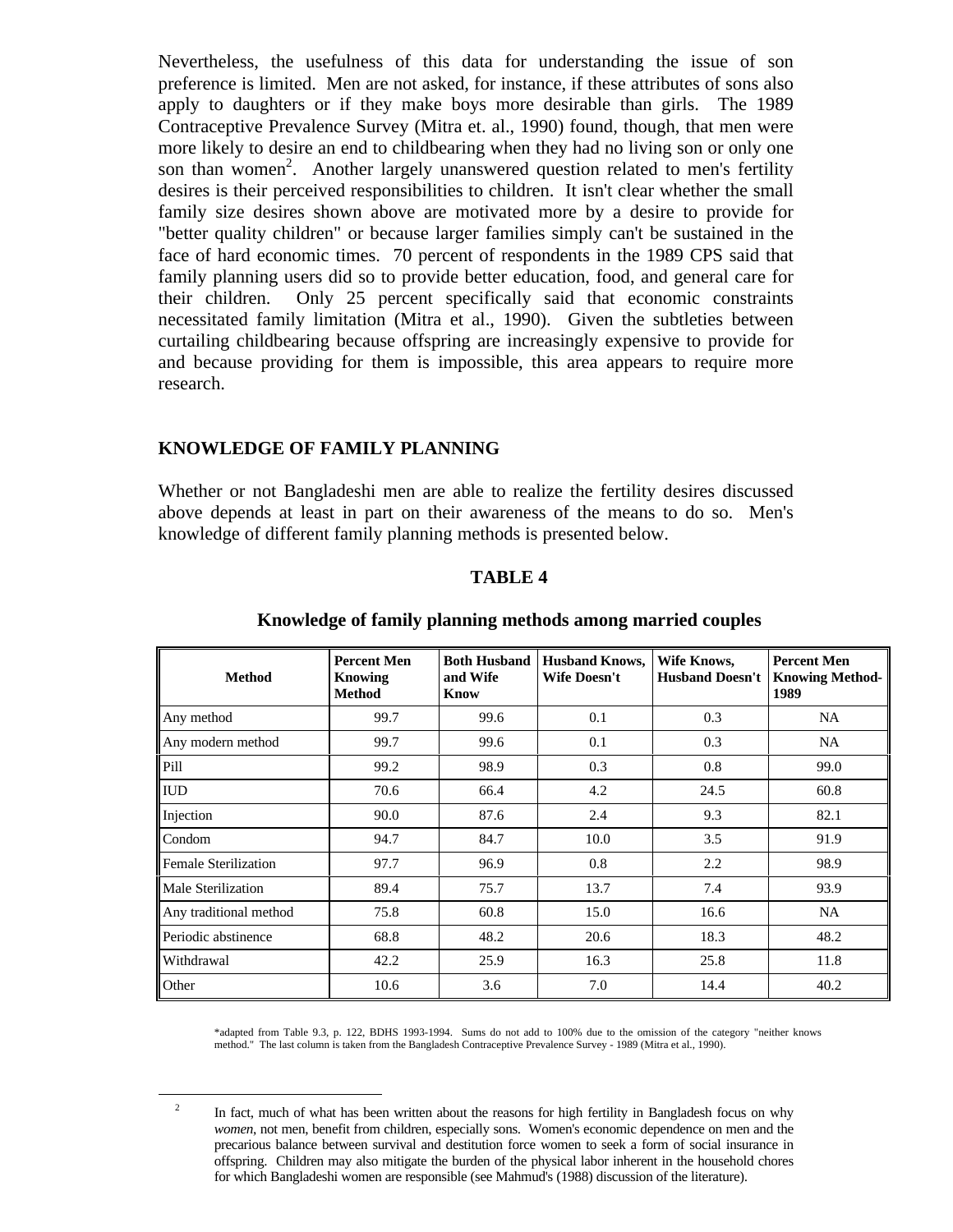This table reveals a high knowledge of family planning methods among men in Bangladesh. Virtually all of the husbands sampled know of at least one modern method of contraception. Knowledge of the pill is practically universal, and knowledge of the condom and female sterilization is almost as high. Perhaps surprisingly, men are not as aware of male sterilization as they as they are of female sterilization and are also less aware of the other male methods, periodic abstinence and withdrawal, than they are of other female methods such as the IUD, and injectables. Except for withdrawal, though, men are more aware of male methods- condoms, vasectomy, and periodic abstinence--than their wives. Since 1989, there has been an increase in male knowledge of the IUD, injection, condom, periodic abstinence, and withdrawal. Though the difference is not great, fewer men in the BDHS report knowing of male sterilization than in the 1989 BCPS. Awareness of "other" methods appears to have decreased as well.

#### **APPROVAL OF FAMILY PLANNING**

The BDHS 1993-1994 asked both husbands and wives whether they approved of family planning.

#### **TABLE 5**

## **Percent distribution of couples by approval of family planning according to age difference between spouses and selected background characteristics, Bangladesh 1993-94.**

| <b>Background Characteristic</b> | <b>Both</b><br>Approve | <b>Both</b><br><b>Disapprove</b> | <b>Wife</b><br><b>Approves</b><br><b>Husband</b><br>Doesn't | <b>Husband</b><br><b>Approves</b><br>Wife<br>Doesn't | <b>Missing</b> | <b>Total</b> | Percent<br>Who<br>Agree | Number of<br><b>Couples</b> |
|----------------------------------|------------------------|----------------------------------|-------------------------------------------------------------|------------------------------------------------------|----------------|--------------|-------------------------|-----------------------------|
| Age difference                   |                        |                                  |                                                             |                                                      |                |              |                         |                             |
| Wife Older                       | (84.2)                 | (0.0)                            | (10.5)                                                      | (5.3)                                                | 0.0            | 100.0        | (84.2)                  | 44                          |
| $0 - 4$                          | 90.2                   | 0.8                              | 5.5                                                         | 3.5                                                  | 0.0            | 100.0        | 91.0                    | 473                         |
| $5-9$                            | 89.7                   | 1.7                              | 5.8                                                         | 2.6                                                  | 0.3            | 100.0        | 91.4                    | 1338                        |
| $10 - 14$                        | 89.0                   | 0.8                              | 5.7                                                         | 4.2                                                  | 0.3            | 100.0        | 89.8                    | 938                         |
| $15+$                            | 84.3                   | 3.3                              | 7.5                                                         | 4.1                                                  | 0.8            | 100.0        | 87.6                    | 534                         |
| Residence                        |                        |                                  |                                                             |                                                      |                | 100.0        |                         |                             |
| Urban                            | 94.7                   | 0.1                              | 3.2                                                         | 1.4                                                  | 0.7            | 100.0        | 94.8                    | 384                         |
| Rural                            | 87.8                   | 1.7                              | 6.4                                                         | 3.7                                                  | 0.3            |              | 89.6                    | 2942                        |
| Division                         |                        |                                  |                                                             |                                                      |                | 100.0        |                         |                             |
| <b>Barisal</b>                   | 92.8                   | 1.4                              | 2.9                                                         | 2.9                                                  | 0.0            | 100.0        | 94.2                    | 209                         |
| Chittagong                       | 79.3                   | 4.3                              | 9.9                                                         | 6.2                                                  | 0.2            | 100.0        | 83.6                    | 757                         |
| Dhaka                            | 89.9                   | 0.8                              | 5.7                                                         | 3.2                                                  | 0.3            | 100.0        | 90.7                    | 1047                        |
| Khulna                           | 90.1                   | 0.9                              | 6.3                                                         | 2.2                                                  | 0.5            | 100.0        | 91.0                    | 447                         |
| Rajshahi                         | 93.5                   | 0.3                              | 3.7                                                         | 2.1                                                  | 0.4            |              | 93.8                    | 872                         |
| Couple's Education               |                        |                                  |                                                             |                                                      |                |              |                         |                             |
| Both none                        | 93.9                   | 0.7                              | 3.5                                                         | 1.8                                                  | 0.1            | 100.0        | 94.7                    | 1078                        |
| Wife some/husband none           | 89.2                   | 1.9                              | 5.8                                                         | 2.3                                                  | 0.8            | 100.0        | 91.1                    | 292                         |
| Husband some/wife none           | 85.7                   | 1.3                              | 7.7                                                         | 4.5                                                  | 0.7            | 100.0        | 87.0                    | 845                         |
| Both some                        | 85.6                   | 2.4                              | 7.4                                                         | 4.5                                                  | 0.1            | 100.0        | 88.0                    | 1113                        |
| <b>TOTAL</b>                     | 88.6                   | 1.5                              | 6.1                                                         | 3.4                                                  | 0.3            | 100.0        | 90.2                    | 3327                        |

Note: Figures in parentheses are based on 25 to 49 cases

\* from Bangladesh Demographic and Health Survey 1993-94, p. 125 (Mitra et al., 1994).

According to this table, 92 percent of husbands interviewed said that they approved of family planning, which is slightly less than the percentage of women who expressed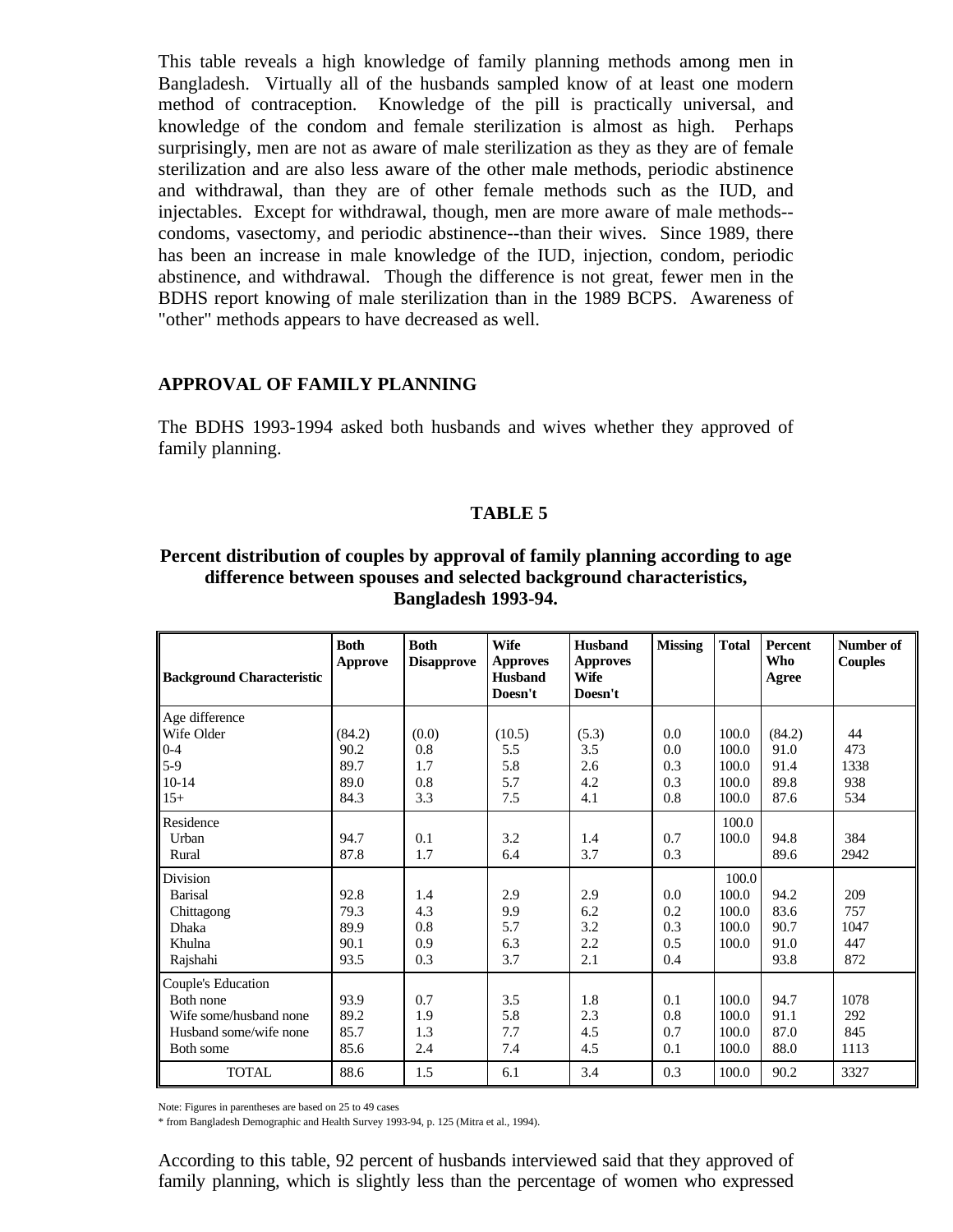approval. More urban men than rural men, 96.1 percent versus 91.5 percent respectively, say they support family planning. There is little variation in approval ratings between the divisions of Bangladesh, with the exception of Chittigong, in which only 85.5 percent of husbands approve. The most striking thing here is the widespread approval men report for family planning. Even in the most conservative area of the country, only 15 percent of the men interviewed expressed disapproval.

Some explanation for the belief that men stand in the way of contraceptive use is available from the paired responses to the question of spouse's approval of family planning.

#### **TABLE 6**

**Percent distribution of couples by husband's and wife's attitude towards family planning, according to their spouse's perception of their attitude, Bangladesh 1993-94**

| Wife's<br><b>Perception</b>                               |                      | <b>Husband</b>      | <b>TOTAL</b>      | <b>Number of</b><br><b>Couples</b> |                    |
|-----------------------------------------------------------|----------------------|---------------------|-------------------|------------------------------------|--------------------|
|                                                           | <b>Approves</b>      | <b>Disapproves</b>  | <b>Unsure</b>     |                                    |                    |
| Believes approves<br>Believes disapproves<br>Doesn't Know | 96.5<br>78.4<br>88.2 | 3.3<br>21.6<br>11.8 | 0.2<br>0.0<br>0.0 | 100.0<br>100.0<br>100.0            | 2879<br>189<br>259 |
| <b>TOTAL</b>                                              | 94.8                 | 5.0                 | 0.2               | 100.0                              | 3327               |
| Husband's<br>perception                                   |                      | Wife                | <b>TOTAL</b>      | Number of<br><b>Couples</b>        |                    |
|                                                           | <b>Approves</b>      | <b>Disapproves</b>  | <b>Unsure</b>     |                                    |                    |
| Believes approves<br>Believes disapproves<br>Doesn't know | 95.2<br>69.8<br>89.1 | 4.7<br>29.5<br>10.9 | 0.1<br>0.7<br>0.0 | 100.0<br>100.0<br>100.0            | 2788<br>343<br>196 |
| <b>TOTAL</b>                                              | 92.2                 | 7.6                 | 0.2               | 100.0                              | 3327               |

\*from Bangladesh demographic and Health Survey 1993-94. p. 125 (Mitra et el.,1994).

Most women report that their husbands approve of family planning. Only 5.7 percent of wives nationwide believe that their husbands do not approve, and another 7.8 percent say that they do not know their husbands' opinions. But, the vast majority of men, 78.4 percent, whose wives think they do not approve of family planning *actually do approve*. And, furthermore, 88.2 percent of men whose wives do not know their opinion approve as well. Assuming that men are responding truthfully, couples are not communicating correctly or, in the absence of any communication, women are just presuming that their husbands do not approve. Alternatively, men may be giving interviewers the answer they think is wanted.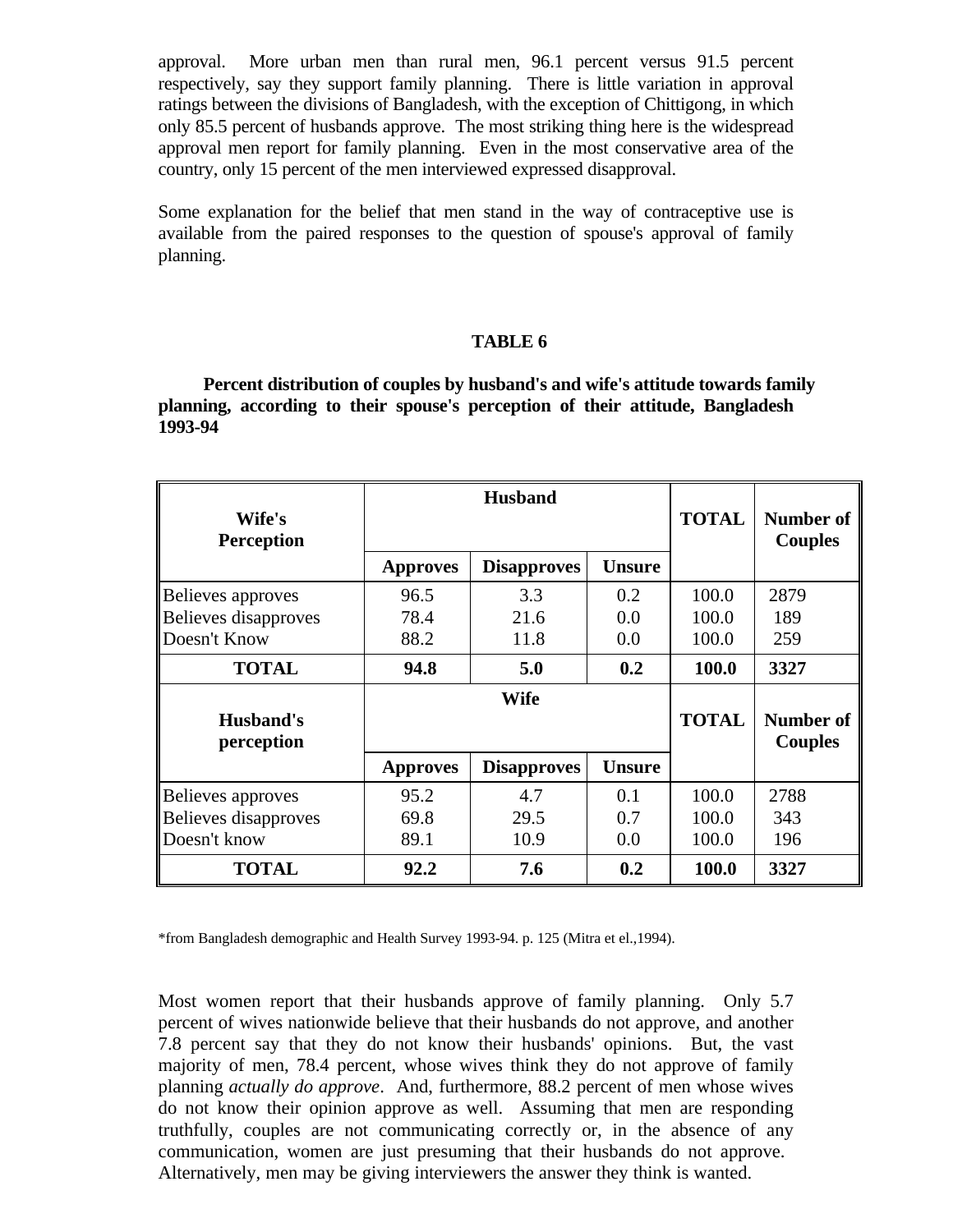That women often report disapproval that their husbands do not themselves profess has been found in previous research. Bernhart and Uddin (1990) interviewed husbands whose wives had reported them to be opposed to family planning on the basis of their religious beliefs (14.6 percent of the sampled women said their husbands had religious-based opposition to family planning). Surprisingly, 26 percent of these supposed opposers reported that the couple was currently using contraception (their wives had reported no use). In addition, 57.5 percent of the "opposers" interviewed approved of family planning for child spacing and 50 percent approved of use for limiting family size. The authors propose that the high incidence of false reporting could be due to women's reluctance to tell their true reasons for not practicing family planning. Blaming their husbands' religious beliefs may offer them a socially acceptable scapegoat.

The strength of men's religious opposition to family planning appears to be overstated as well. In the same study, only 22.6 percent of men reported as having religious opposition to family planning actually did oppose the use of contraception on the basis of Islamic beliefs. Therefore, only 3.5 percent of the husbands in the sample opposed family planning on religious grounds, and the vast majority of these men could give only vague reasons why their religion forbids family planning<sup>3</sup>. That religious opposition to family planning is generally not based on specific knowledge of the tenets of Islam was also found by Mazumder (1993) in Chandpur district. While the actual level of opposition may not be high, the *perception* that the level is high, or that it is a social plus to oppose family planning, means that policy makers can not dismiss this potential threat to family planning acceptance.

## **MALE METHODS OF CONTRACEPTION**

i

Increasing the use of male methods of contraception is probably the most obvious way of getting men more involved with family planning. Over time, though, the percentage of contracepting couples using modern male methods, the condom and vasectomy, has declined. Figure 1 shows the trend in method mix in Bangladesh from 1975 to 1993. Relative condom use has dropped from 14.6 to 8.2 percent while vasectomy use has gone from 10.4 to 3.0 percent. The consensus is that the drop in male sterilizations has been due mainly to supply side factors. The expansion of the community-based distribution system offering a variety of methods, the abolition of quotas for sterilizations, the abolition of payments to referrers and FWAs, the erosion of the quality of medical services and shortages in trained providers (which discourages FWAs from referring clients), and the decrease in value, due to inflation, of the 175 Taka payment for sterilization are offered as programmatic reasons for the decline (Hasan et al., 1992; Ahmed et al., 1992; e-Khuda, 1994). While programmatic changes may also be necessary, any efforts to reverse the trend in male method use must be based on an understanding of men's (and women's) attitudes towards the condom and vasectomy.

<sup>3</sup> Only men said to oppose family planning for **religious** reasons were interviewed in this study. Women who reported that their husbands were against family planning for other reasons (7.4% of the 22% husbands cited as opposing) were excluded. It should also be noted that this survey was intentionally situated in a religiously conservative are of the country--Lakshimpur.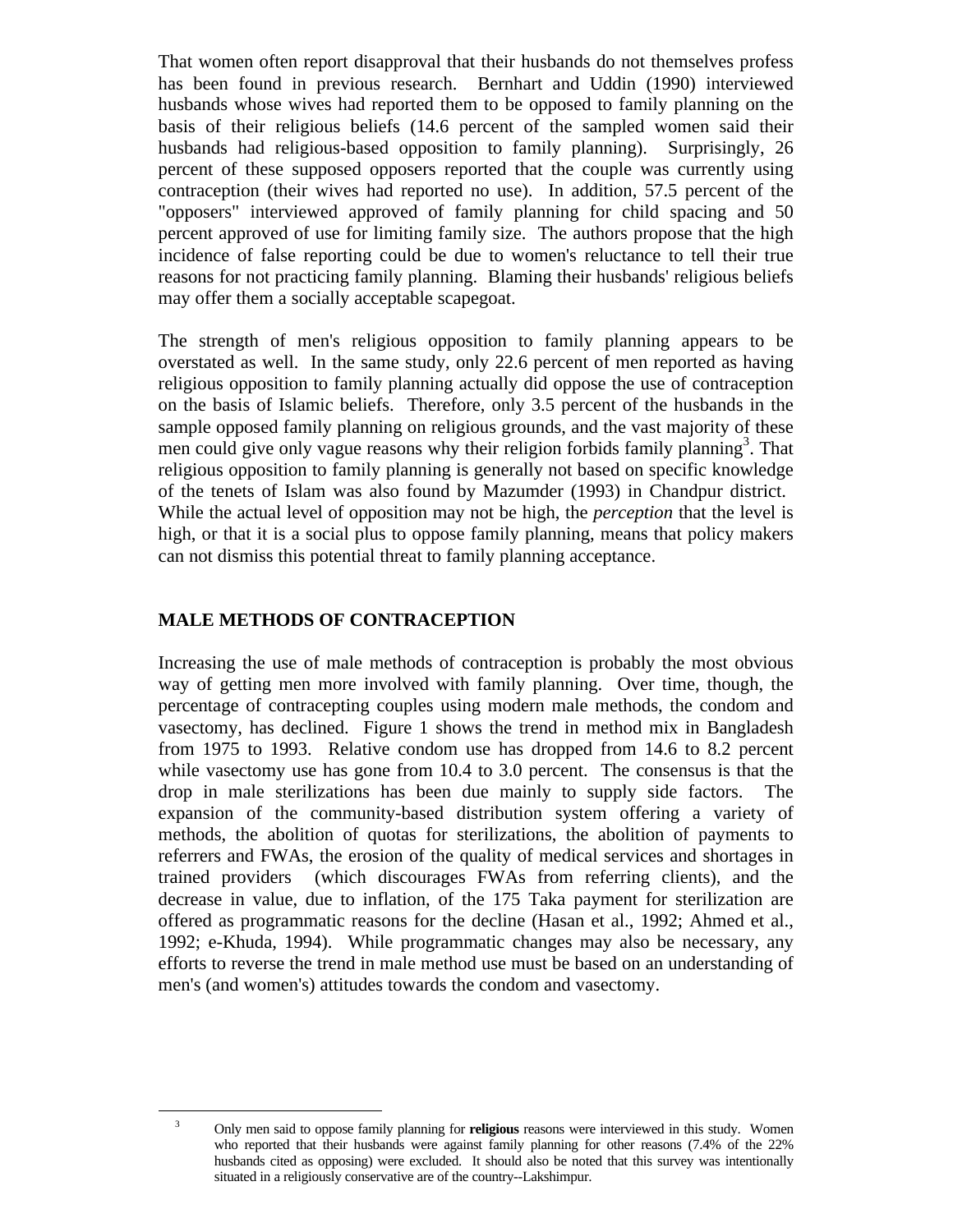## **THE CONDOM**

While awareness of the condom has increased, there has also been an increase the percentage of both men and women with negative impressions of the method. The Followup Survey of Contraceptive Knowledge and Information Study (Mitra and Mitra, 1990) asked those respondents who were aware of condoms whether they could be harmful to one's health. While the majority said that condoms were not health hazards (ranging from 60 percent for rural females to 74 percent for urban males), a decreasing trend is notable. Between 1987 and 1990 the percent of respondents stating that condoms were not health hazards fell over all categories of respondents. The data, though, provides no basis on which to propose hypotheses for this development. Health concerns were stronger in rural areas and more women than men, in both urban and rural areas, believe that condoms can cause side effects. Commonly mentioned effects of condom use by those citing health concerns include physical weakness and deteriorating health, sores in the vagina, and sores on the penis. When asked where they learned about the detrimental effects of condoms, respondents reported from friends, relatives, neighbors and personal experience (Mitra and Mitra, 1990).

The perception that condoms are not reliable is common as well. Folmar's (1992) condom study found that 40 percent of the sampled users reported having a condom break. It is also one of the major reasons people give for not intending to use condoms in the future (Mitra and Mitra, 1990). Market research has found that only half those surveyed agreed with statement that "condoms don't leak or burst" (Khan, 1993).

Folmar's (1992) qualitative work on condoms revealed that there is still a significant amount of embarrassment surrounding condom use, partly because a condom is associated with a specific act of coitus. Because of this embarrassment, men typically buy condoms in such a way as to decrease the chance that his purchase will be known to his peers: at night, outside of his neighborhood, in large quantities, so as to minimize the number of times purchases are made, as part of a list of innocuous items, to camouflage the purchase, and without specifying a brand, to minimize discussion. Another problem with condoms is their storage. People do not want others, like children, to be aware that they are in the house, yet hiding places are scarce in the typical home. Discarding condoms is also a problem for users. Furthermore, men complain of the smell of condoms and that they are uncomfortable and difficult to use (Folmar et al., 1992). Women express some reluctance to use condoms as they inhibit their husbands' sexual pleasure (Mitra and Mitra, 1990; Folmar et al., 1992).

Users of condoms, not surprisingly, take a slightly different view of the method. Users report liking condoms because they are used according to their own convenience, because of an absence of side effects, because they are safe and easy to use, inexpensive, and readily available (Mitra and Mitra, 1990; Folmar et al., 1992).

Of certain importance for increasing the use of condoms is the finding that users lack information on correct condom use. At the time of Folmar's field research, instructions for use were not included on condom packages, and FWAs reported discomfort in discussing their use. As a result, condoms are misused in a variety of way: using two condoms at once, one on top of the other (because of fears of breakage), using condoms with the withdrawal method as an attempt to maximize sexual pleasure (which is the most common misuse), using them during a woman's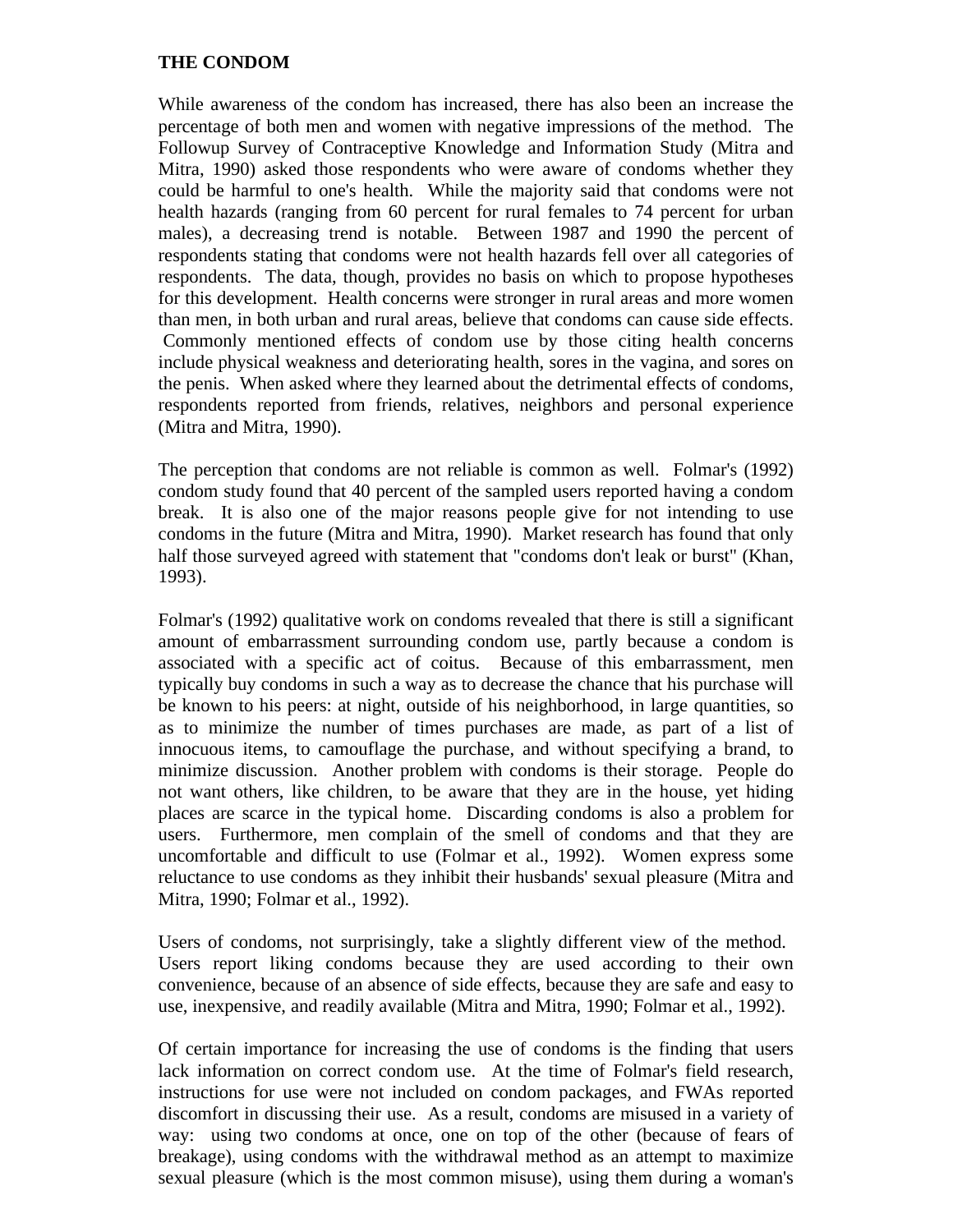safe period without adequate knowledge of the menstrual cycle; unrolling condoms before putting them on; and using a single condom more than once (Folmar et al., 1992).

## **VASECTOMY**

i

Bangladeshis also express concerns about the potential health effects of vasectomy. The Followup Survey of Contraceptive Knowledge and Information, 1990 (Mitra and Mitra, 1990) found that health concerns about male sterilization were higher in rural areas. The percentage of people saying that sterilization could be harmful to one's health varied between 20.4 percent for urban males to 37.7 percent for rural males. Rural females had less concern for the health effects of vasectomy than rural males (34.7 percent), while urban females had more concern than corresponding males (30.6 percent). Physical weakness, loss of strength and a general deterioration of health were the most commonly perceived negative health effects of vasectomy. If fact, the majority of respondents in 1990 professed to "dislike" vasectomy--60.0 percent of rural males, 71.1 percent of rural females, 43.1 percent of urban males, and 65.3 percent of urban females. Except for urban males, a higher percentage of people disliked vasectomy in 1990 than in 1987<sup>4</sup>. On the other hand, the main reason given for liking sterilization is that it is an effective method.

Studies of vasectomized men provide another way to look at the acceptability of the method. There have been several studies of satisfaction among users. Over time, the percentage of vasectomy clients reporting satisfaction with the method appears to have increased. Earlier studies found 50 percent or less of users to be satisfied (Khan et al., 1979; Swenson and Khan, 1982). Perceived health problems played a major role in dissatisfaction. There is some suggestion, though, that symptoms like weakness are incorrectly attributed to vasectomy: 58 percent of matched nonvasectomized controls also felt a decreased ability to work in the past year (Khan et al., 1979). A more recent study of client satisfaction paints a different picture. To answer the question of whether dissatisfaction among already sterilized men played a role in the fall in sterilizations performed, Islam and Rahman (1993) interviewed 1600 men from both rural and urban areas in the summer of 1990. They found that satisfaction depended on a man's past experience with contraception. While 93 percent of vasectomy clients who had previously used contraception were satisfied; only 3.9 percent of those who had never used before were satisfied. But, these men were not "dissatisfied"--92.2 percent of previous nonusers said they were neither satisfied nor regretted their vasectomy. Again, the main reasons for regret were illness and deterioration of health. Those men who were satisfied said it was because their wives would have no more children (Islam and Rahman, 1993).

## **SOURCES OF INFORMATION AND DECISION MAKING: MALE METHODS**

There are a number of important questions related to decision making that must be answered before effective efforts to increase male involvement in family planning can be undertaken. Perhaps the most basic question is where do men get information

<sup>4</sup> In 1990, 61% of rural males, 71% of rural females, 43% of urban males, and 65% of urban females who were aware of vasectomy said they "disliked" it.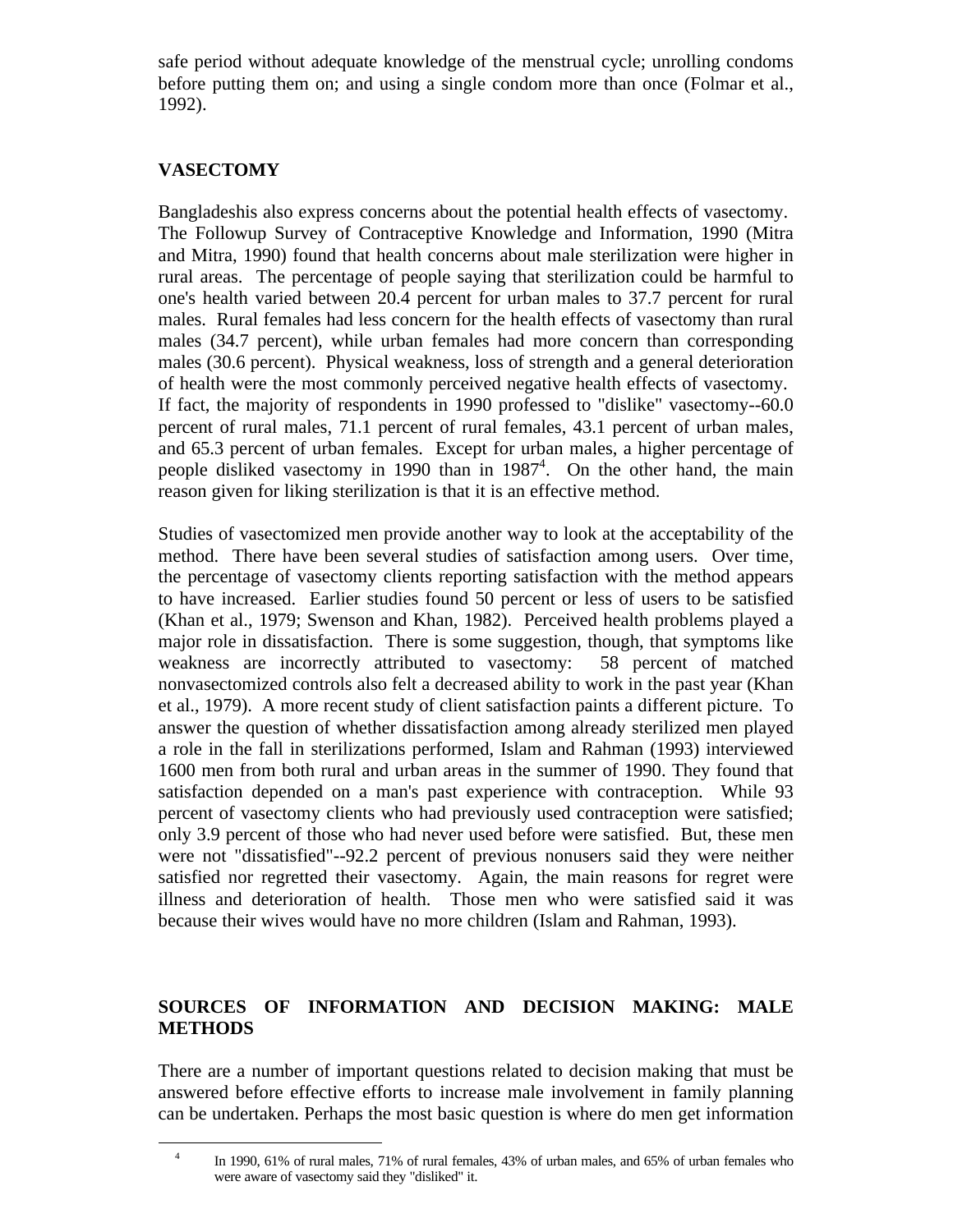about family planning? When current users of condoms were asked where they first heard of condoms, they cited the radio, government workers and television as the most important sources of information. 58.6 percent of the current users first heard about condoms from the radio and 18.6 percent from government field workers. Informal networks did not appear to be a significant source of information, though, as 70 percent reported that they have not discussed the use of condoms with others. When they did, it was with friends and family, first, and doctors and fieldworkers second (Folmar, 1992). While there is not much research about where men get information, there is even less about who or what are important forces in the formation of opinions about family planning. For instance, the relative importance of friends, family members, family planning workers, and opinion leaders is not known. Bernhart and Uddin (1990) found that men who were religiously opposed to family planning sometimes mentioned a local religious leader as the source of their information. The success of family planning projects which have included men and opinion leaders, both traditional and religious leaders, in discussions about family planning (Jiggasha, Save the Children<sup>5</sup>) suggests that these people may be important influences on men.

Another significant, related topic is how men make decisions to adopt a method. Much of the work done on male decision-making had focused on vasectomy and is motivated by concerns over the role of incentive payments--to clients, providers and referrers--in decisions. At the heart of the matter is whether or not men are making informed decisions based on a motivation to stop childbearing. While it appears that the decision to undergo vasectomy is voluntary and that compensation payments are not a primary motivator, they may **contribute** to the decision in a large majority of cases (Alauddin et al, 1988; Cleland and Mauldin, 1991). Nonetheless, there is evidence that at least the timing of a vasectomy may be based upon an impending economic crisis even though the respondent may have been considering the operation for some time (Alauddin et al.  $1988$ )<sup>6</sup>. Vasectomy clients consult a number of different people before submitting to the procedure--friends and relatives, other villagers, and other users of the method (Cleland and Mauldin, 1991). Alaaudin et al.'s (1988) interviews with vasectomized men found that FWV's, FWA's, doctors, and vasectomy referrers were also consulted. Swenson and Khan's (1982) follow-up study of vasectomy and tubectomy clients found that men never mentioned their wives as the most influential person in their decision to have a vasectomy, rarely mentioned other family members, and mentioned themselves in less than 1/2 of cases, which seems to point to the importance of vasectomy recruiters when payments to referrers was a feature of the program. Another interesting sidelight on vasectomy decision making is that vasectomy clients tend to be less knowledgeable about family planning than the general public and to have little or no prior use of methods (Swenson and Khan, 1982; Alauddin et al., 1988). The decision to have a vasectomy, therefore, does not appear to be part of a transition from temporary to permanent contraceptive methods. The extent to which the decision-making processes of vasectomy clients can be generalized to other methods, therefore, is questionable.

i

<sup>&</sup>lt;sup>5</sup> These programs are discussed later.

<sup>&</sup>lt;sup>6</sup> The published reports includes 8 interviews with vasectomy acceptors. While this small sample of this study makes one wary to generalize, the common themes that emerged are generally supported by other research.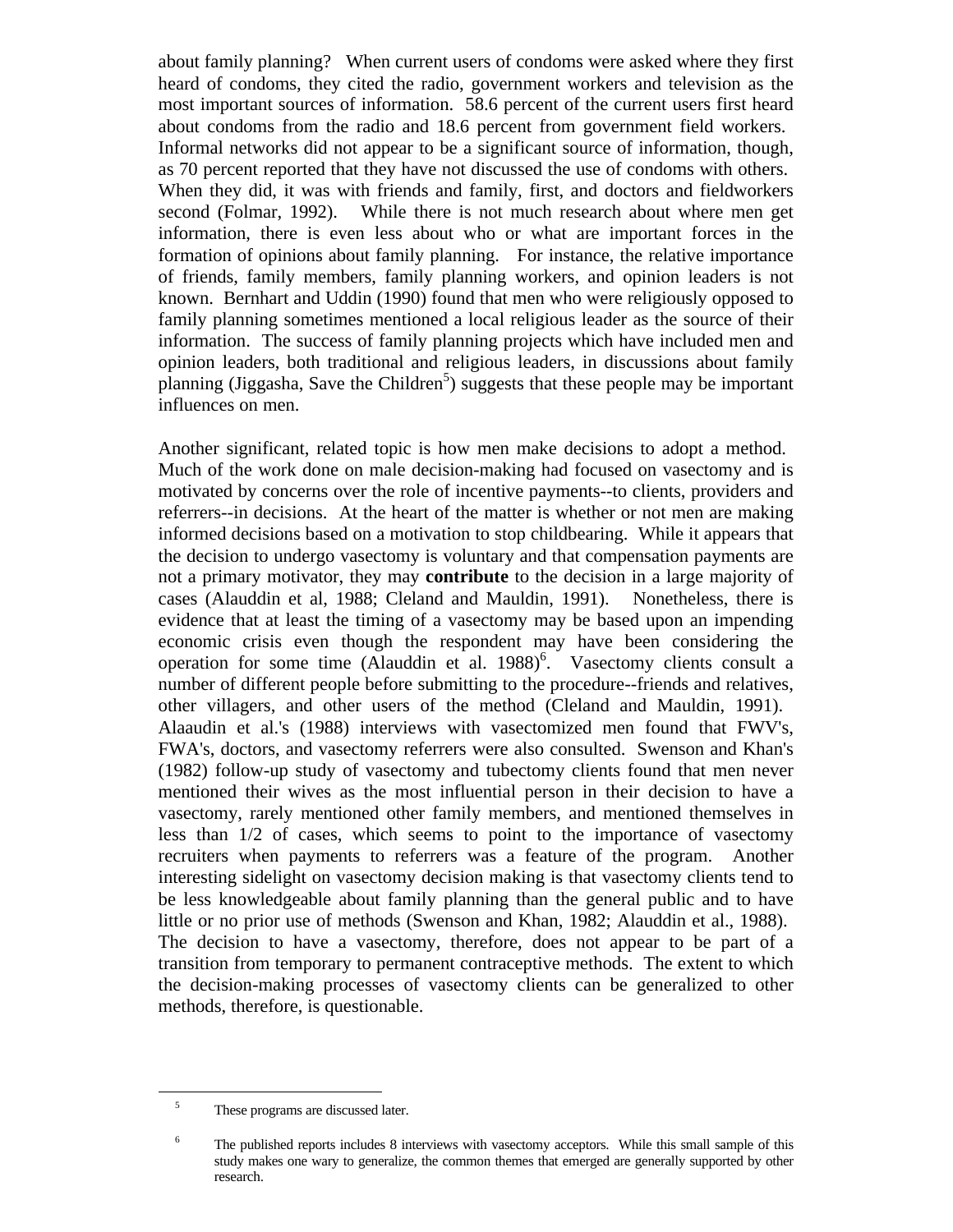#### **HUSBAND-WIFE COMMUNICATION**

Male involvement, of course, does not only refer to male methods. It includes supporting the use of female methods as well, which implies that husbands must communicate with their wives about family planning. Interspousal communication, for example, has been found to be predictive of contraceptive use (Chaudhury, 1978; De Jong et al., 1989) and of better knowledge of proper pill use (Davies, 1985) in Bangladesh. Traditionally, though, communicating about matters related to fertility and family planning is not the norm (Abdullah and Zeidenstein as quoted in Kincaid, 1993), and couples desiring to do so may be hampered by lack of privacy. If discussion does occur, it is not at the onset of a marriage, but after a significant period of time has passed, somewhere between five to ten years (Aziz and Maloney, 1985). Barriers to communication can be broken down, though. Jiggasha meetings (community meetings where FWAs facilitate the discussion of family planning) appear to encourage women to broach family planning with their husbands by giving them the opportunity to first discuss the subject with members of their own sex, raising their confidence and ability to broach a sensitive topic (MacCauley, 1994).

Although the BDHS asked women if they had talked to their husbands about family planning, the results are not available yet. Inferences about communication can be made from less direct information, though.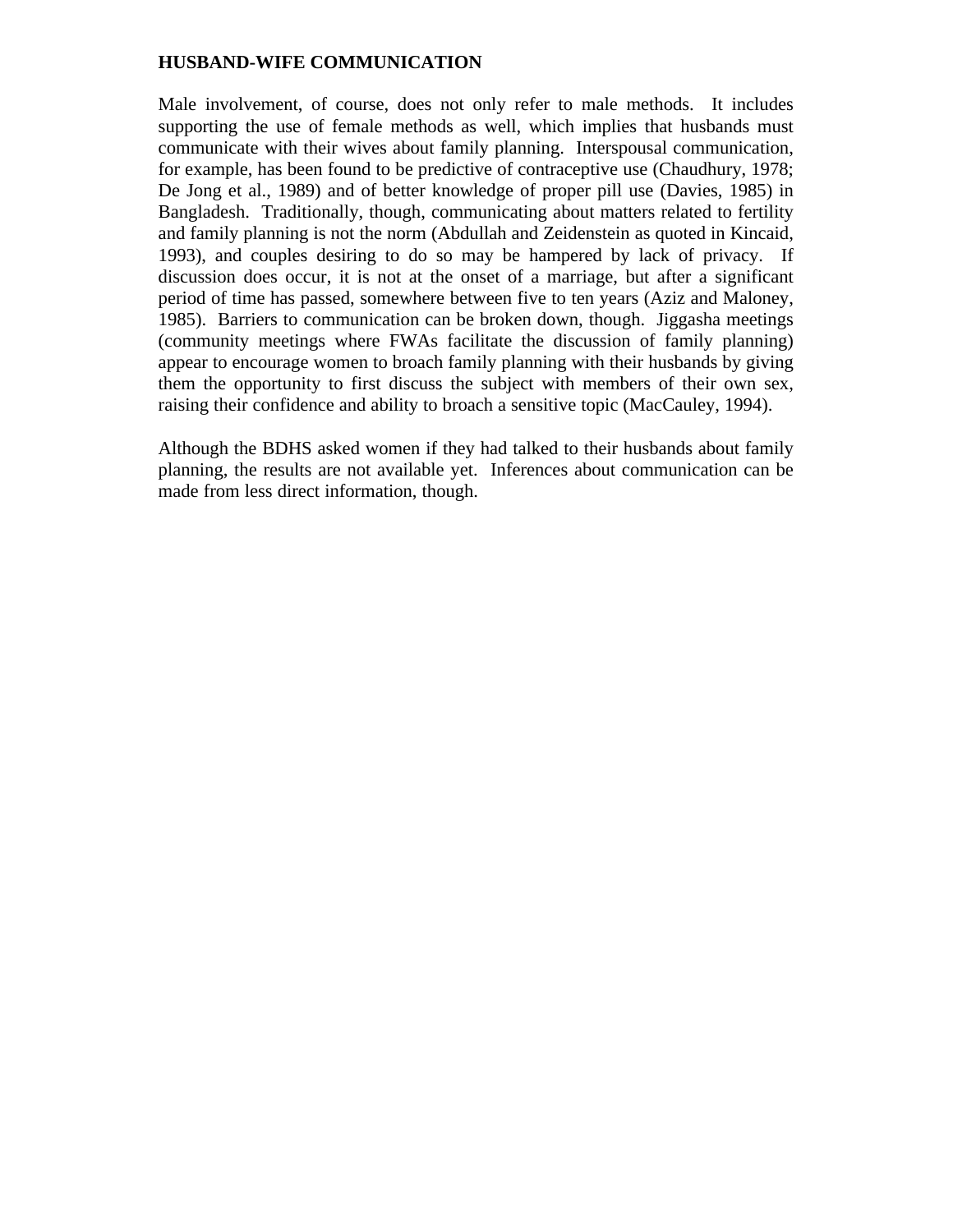#### **Table 7**

## **Percent distribution of couples according to wife's and husband's reported current contraceptive use status, Bangladesh 1993-94**

|                             | <b>Wife's Report</b> |            |                  |               |                                       |                                     |                                          |            |       | <b>Total</b>                         |       |
|-----------------------------|----------------------|------------|------------------|---------------|---------------------------------------|-------------------------------------|------------------------------------------|------------|-------|--------------------------------------|-------|
| <b>Husband's Report</b>     | Pill                 | <b>IUD</b> | <b>Injection</b> | <b>Condom</b> | <b>Female</b><br><b>Sterilization</b> | <b>Male</b><br><b>Sterilization</b> | <b>Periodic</b><br><b>Abstinenc</b><br>e | Withdrawal | Other | <b>Not Currently</b><br><b>Using</b> |       |
| Pill                        | 16.9                 | 0.2        | 0.6              | 0.1           | 0.0                                   | 0.0                                 | 0.7                                      | 0.3        | 0.1   | 3.8                                  | 22.8  |
| <b>IUD</b>                  | 0.0                  | 1.8        | 0.0              | 0.0           | 0.0                                   | 0.0                                 | 0.1                                      | 0.0        | 0.0   | 0.1                                  | 2.0   |
| Injection                   | 0.2                  | 0.0        | 3.7              | 0.0           | 0.0                                   | 0.0                                 | 0.1                                      | 0.0        | 0.0   | 0.6                                  | 4.6   |
| Condom                      | 0.1                  | 0.0        | 0.0              | 2.3           | 0.0                                   | 0.0                                 | 0.3                                      | 0.2        | 0.0   | 1.0                                  | 4.0   |
| <b>Female Sterilization</b> | 0.0                  | 0.0        | 0.0              | 0.0           | 8.1                                   | 0.1                                 | 0.0                                      | 0.0        | 0.0   | 0.4                                  | 8.6   |
| Male Sterilization          | 0.1                  | 0.0        | 0.0              | 0.0           | 0.3                                   | 1.3                                 | 0.1                                      | 0.0        | 0.0   | 0.4                                  | 2.2   |
| Periodic Abstinence         | 0.2                  | 0.1        | 0.1              | 0.2           | 0.1                                   | 0.0                                 | 2.2                                      | 0.7        | 0.1   | 4.2                                  | 7.8   |
| Withdrawal                  | 0.1                  | 0.0        | 0.0              | 0.0           | 0.0                                   | 0.0                                 | 0.4                                      | 1.0        | 0.1   | 0.6                                  | 2.1   |
| Other                       | 0.1                  | 0.0        | 0.0              | 0.0           | 0.0                                   | 0.0                                 | 0.1                                      | 0.0        | 0.6   | 0.5                                  | 1.3   |
| Not Currently Using         | 0.9                  | 0.3        | 0.4              | 0.4           | 0.1                                   | $0.0\,$                             | 1.9                                      | 0.9        | 0.5   | 39.3                                 | 44.6  |
| <b>TOTAL</b>                | 18.6                 | 2.3        | 4.8              | 3.0           | 8.6                                   | 1.4                                 | 5.8                                      | 3.1        | 1.4   | 50.9                                 | 100.0 |

\*From Bangladesh demographic and Health survey 1993-94, p. 124 (Mitra et al., 1994)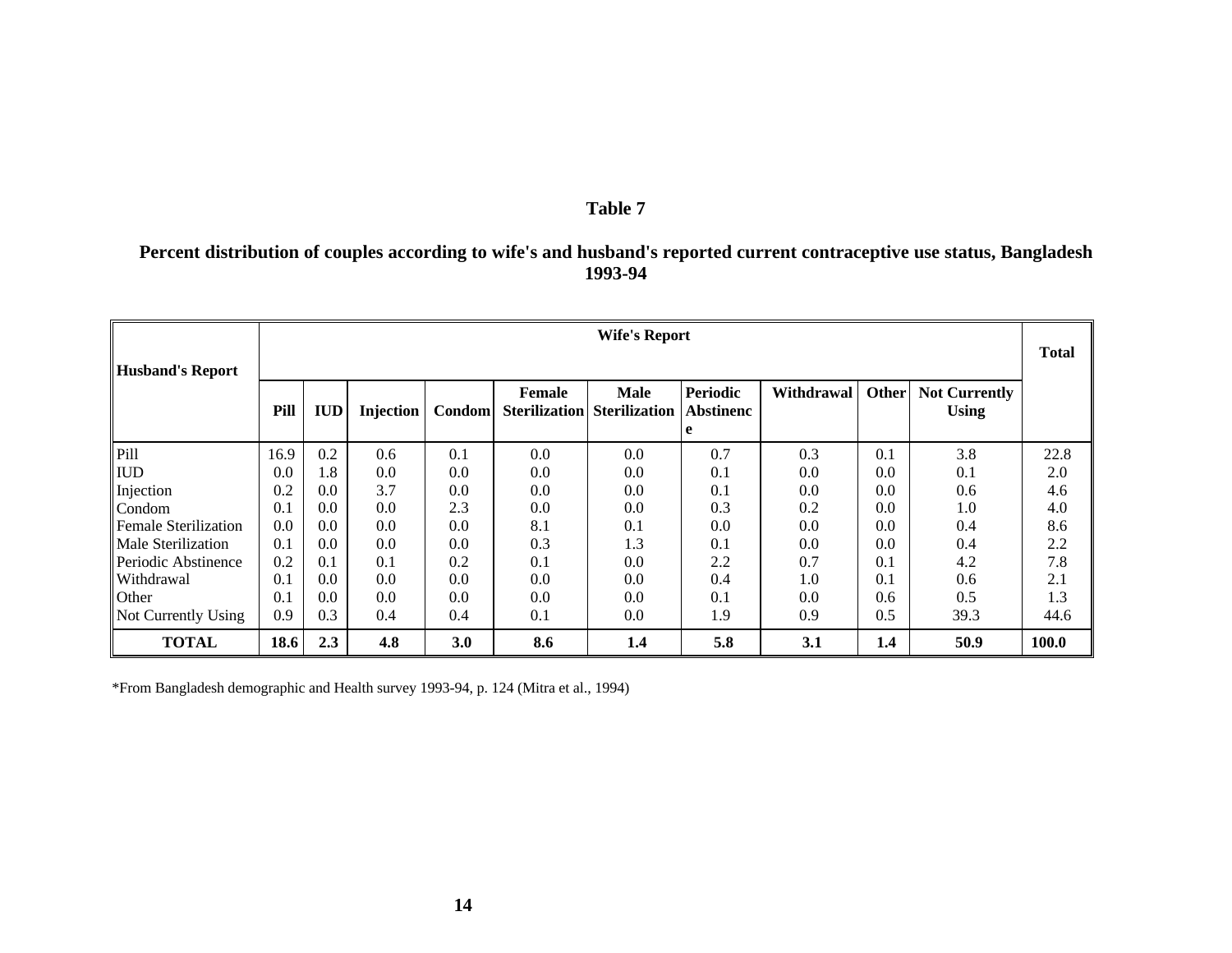This table matches husband and wife reports of current contraceptive use status. It reveals a considerable amount of discrepancy--23 percent of couple's responses do not match. Men report more current use across all methods than women, 55.4 percent vs. 49.1 percent respectively. The greatest source of this discrepancy occurs in pill use reporting. Men report more pill use than women, most of the difference coming from women who report that they are not using any method. Perhaps men are not aware of recent discontinuations and are reporting a past use-status. The other major source of discrepancy is the reporting of periodic abstinence<sup>7</sup>. There is more disagreement between husbands and wives than agreement for this method, with the greatest percentage of reports of use coming from husbands whose wives say they are using no method. The 1989 Contraceptive Prevalence Survey also found the reporting of safe period usage to be a source of significant disagreement between spouses. It was postulated that couples practicing the safe period method were likely to give different answers because they were the most uncomfortable discussing family planning together (Mitra et al., 1990). Whatever the cause of this reporting gap, it serves as evidence that it is not uncommon for husband-wife communication to be so limited as to prevent them from having a common understanding of their contraceptive status.

Other pieces of information paint a different picture, though. Some husbands serve as sources of information and suppliers of methods for their wives, implying that they must communicate to some degree about family planning. The Contraceptive Use Dynamics (CUD)<sup>8</sup> study (Akhter and Ahmed, 1991) asked women who was their initial and major source of information about contraception. The results are presented below.

|              | <b>Initial Source</b> | <b>Major Source</b> |
|--------------|-----------------------|---------------------|
| Pill         | 15.2%                 | 23%                 |
| <b>IUD</b>   | 8.7%                  | 4.3%                |
| Condom       | 35.9%                 | 43.6%               |
| Injection    | 26.7%                 | 33.3%               |
| Tubectomy    | 19.4%                 | 20.8%               |
| Vasectomy    | 28.6%                 | 14.3%               |
| Traditional  | 28.1%                 | 29.2%               |
| <b>TOTAL</b> | 19.5%                 | 23.9%               |

#### **TABLE 8**

## **Percent of current users citing their husbands as the initial and major source of information about contraceptive methods by method.**

\*adapted from Akhter and Ahmed (1991), tables 5.1 and 5.2, p.37-38.)

Over all methods, a total of 19.5 percent of women said they first heard of family planning from their husbands. An even greater number, 24 percent, said that their husbands were their

 $\overline{\phantom{0}}$ 

<sup>&</sup>lt;sup>7</sup> Because there are fewer users of periodic abstinence than the pill, though the raw number of disagreeing couples is smaller, the proportion disagreeing is actually higher for this method than the pill.

<sup>&</sup>lt;sup>8</sup> The CUD is a 1988 survey based on 1985 CPS sampling frame excluding urban women, women not currently married, women sterilized before 1985, and women with no living children in at time of CPS.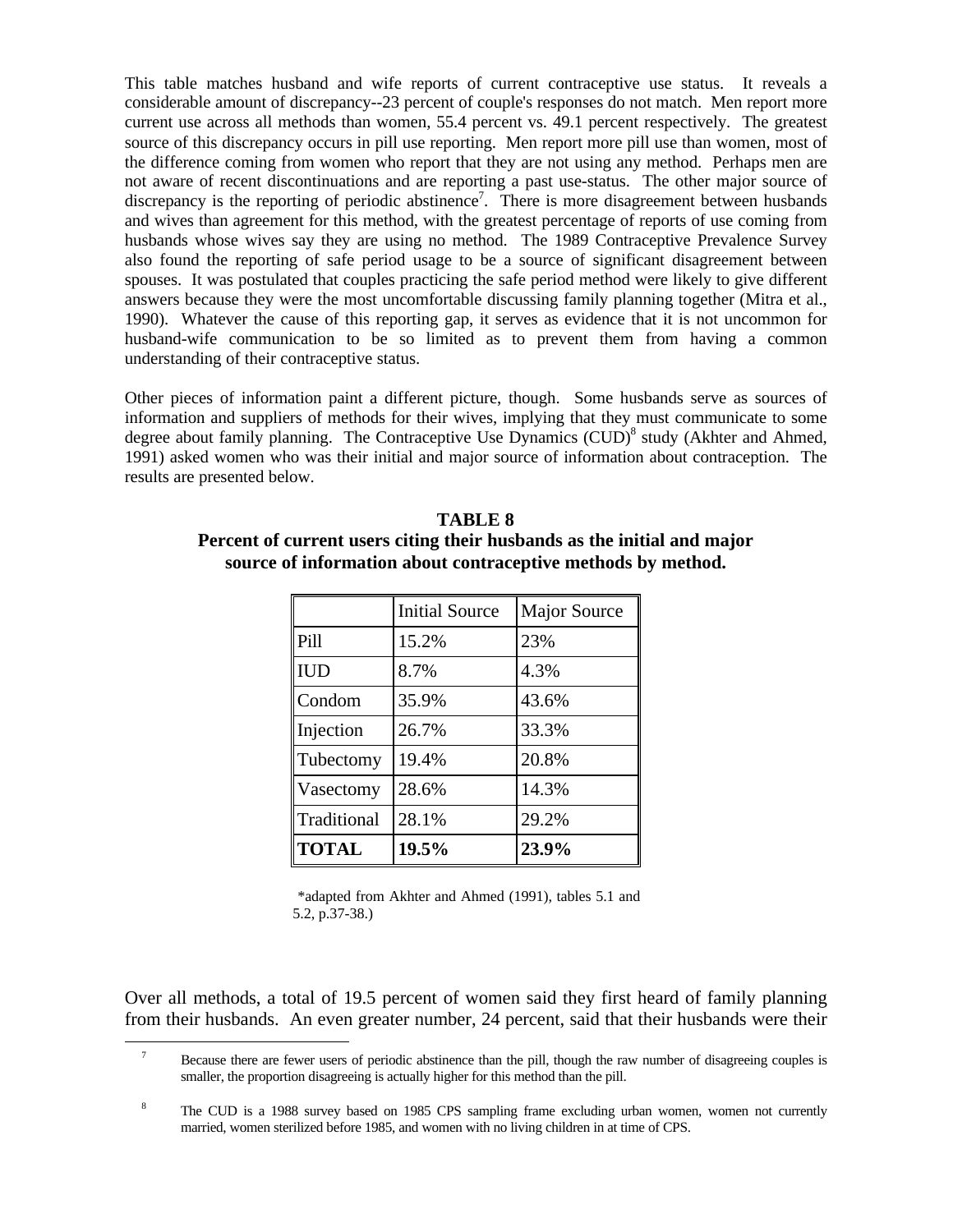major source of information. In both cases, the percent is highest for condom. Users of social marketing brands of oral contraceptives are generally dependent upon their husbands not only for information about pill use but for the purchase of supplies as well (Davies et al., 1987). The importance of husbands as providers depends, though, on the proportions of usercouples obtaining supplies from the commercial sector. The 1993/94 BDHS shows that 70 percent of women get their supplies from FWAs. Another 5.1 percent get their pills from other public outlets (government hospital, FWV, Thana health complex, and satellite clinic). Presumably, husbands play a major role as providers in the remaining cases. One issue raised by this finding is whether husbands provide correct information on oral pill use to their wives and where they themselves get information on the method (Davies et al., 1987).

#### **HUSBAND-WIFE DECISION-MAKING**

Perhaps of even greater interest than whether men talk to their wives about family planning is the weight of their opinions on any decisions made. Again, the evidence is mixed, and no firm conclusion on who has more decision-making power can be drawn. The most recent data again comes from the BDHS.

Women who had ever used family planning were asked who had more influence in the first decision to use a method. Overall, 40 percent of women, more than any other category, report that the decision was reached jointly. The percentage of women saying that they had the most influence (30 percent) is higher than the percent saying that their husbands were the dominant decision-maker (22 percent). This pattern is not consistent throughout the population of ever-users, though. Stratifying this population by age reveals that while the percentage reporting a joint decision remains fairly constant throughout the age groups (except in the small sample of 10-14 year-olds), women under 25 are *more likely* to report their husbands as the most influential and older women more likely to say that they were the most influential. There are several possible interpretations of this finding. First, it is possible that women gain more decision making power with age. But, since it is not known how long ago these older women first adopted contraception, it is also possible that women took more independent decision with regard to family planning in the past than in the present. It could be that when family planning was not a common practice, only the most innovative, independent women became users. An alternative explanation could be that older women are more susceptible to memory recall error than younger women.

Only when stratifying the population by age does the percentage of women reporting that their *husbands* were the dominant decision maker vary from the average. When one compares by urban/rural residence, by division, or by education, the percentage of maledominated decisions remains constant and differences are seen only in shifts from joint decision-making to female-dominated decisions. For instance, in Rajshahi, joint decisionmaking is 8 percentage points higher than the national average and female-dominated decisions are 5 percentage points lower than the average. In Chittigong, an opposite patterns prevails. Joint decision-making is 5 percentage points lower than the average and femaledominated decisions are 5 percentage points higher. This is an interesting pattern in light of the fact that Chittigong Division has the lowest CPR in Bangladesh (29.3 percent) and is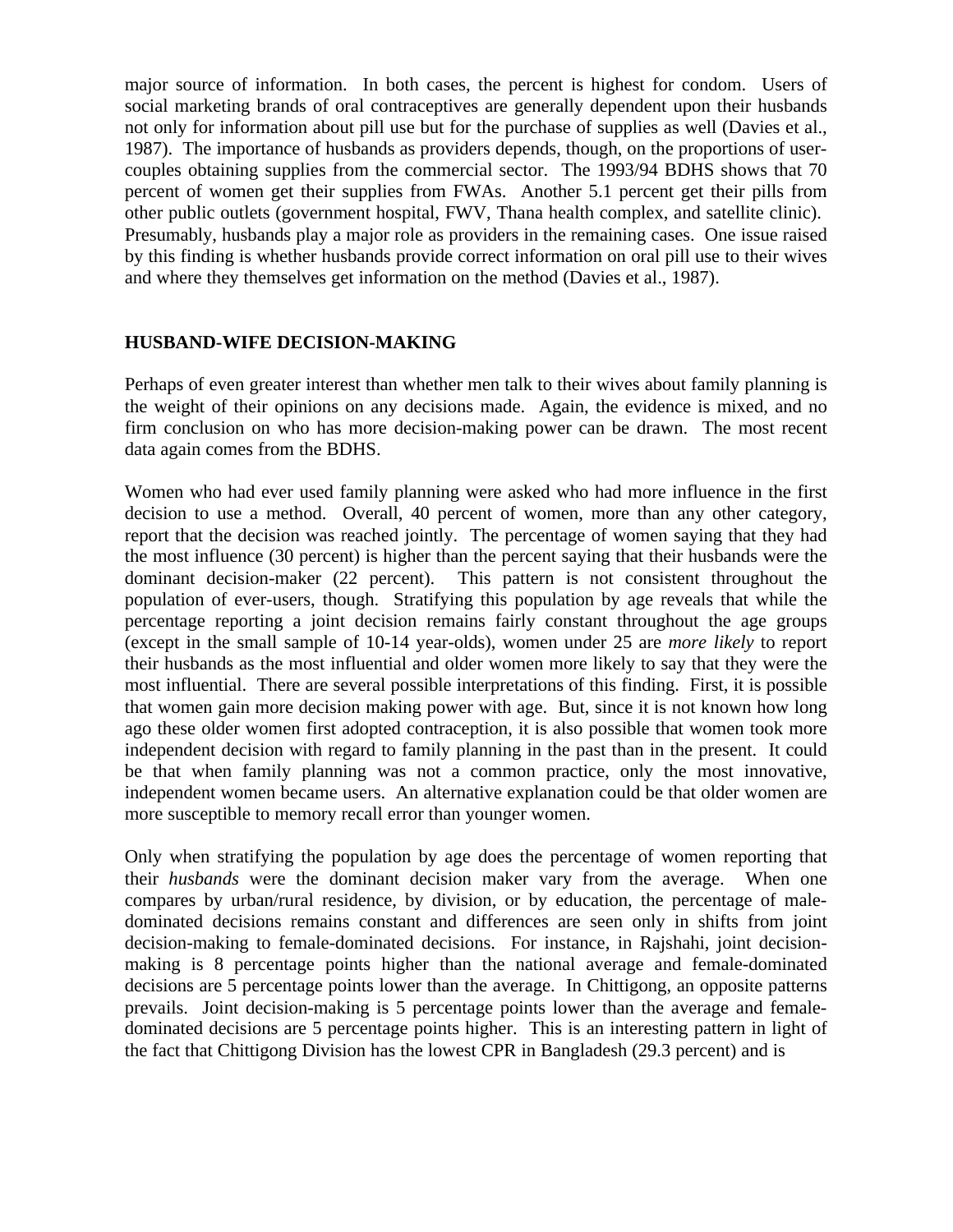## **Table 9**

**Percent distribution of ever-married women who have ever used modern family planning by whether respondent or her husband had more influence in the decision to first use family planning, according to selected background characteristics, Bangladesh 1993-94.**

| <b>Background</b><br>Characteristic | <b>Respondent Had</b><br><b>More Influence</b> | <b>Husband Had</b><br><b>More Influence</b> | <b>Husband and Wife</b><br><b>Had Equal Influence</b> | <b>Other Relative Had</b><br><b>More Influence</b> | Other | <b>Not</b><br><b>Stated/Missing</b> | <b>Total</b> | <b>Number</b><br>of Women |
|-------------------------------------|------------------------------------------------|---------------------------------------------|-------------------------------------------------------|----------------------------------------------------|-------|-------------------------------------|--------------|---------------------------|
| AGE                                 |                                                |                                             |                                                       |                                                    |       |                                     |              |                           |
| $10 - 14$                           | 9.8                                            | 59.3                                        | 16.3                                                  | 8.2                                                | 0.0   | 6.4                                 | 100.0        | 33                        |
| $15-19$                             | 19.4                                           | 34.2                                        | 39.9                                                  | 3.2                                                | 1.1   | 2.3                                 | 100.0        | 448                       |
| 20-24                               | 25.7                                           | 25.8                                        | 42.5                                                  | 2.4                                                | 0.6   | 3.1                                 | 100.0        | 1159                      |
| 25-29                               | 29.7                                           | 19.9                                        | 43.4                                                  | 1.9                                                | 1.0   | 4.1                                 | 100.0        | 1353                      |
| 30-34                               | 32.5                                           | 20.5                                        | 38.6                                                  | 1.3                                                | 0.4   | 6.6                                 | 100.0        | 979                       |
| 35-39                               | 35.2                                           | 16.6                                        | 39.7                                                  | 1.9                                                | 0.9   | 5.6                                 | 100.0        | 790                       |
| 40-44                               | 32.3                                           | 17.8                                        | 39.0                                                  | 2.1                                                | 1.2   | 7.6                                 | 100.0        | 452                       |
| 45-49                               | 35.9                                           | 17.2                                        | 36.3                                                  | 4.5                                                | 1.5   | 4.5                                 | 100.0        | 228                       |
| Residence                           |                                                |                                             |                                                       |                                                    |       |                                     |              |                           |
| Urban                               | 29.2                                           | 18.6                                        | 43.6                                                  | 1.4                                                | 0.7   | 6.5                                 | 100.0        | 787                       |
| Rural                               | 29.7                                           | 22.5                                        | 40.2                                                  | 2.3                                                | 0.9   | 4.4                                 | 100.0        | 4654                      |
| Division                            |                                                |                                             |                                                       |                                                    |       |                                     |              |                           |
| <b>Barisal</b>                      | 30.7                                           | 22.2                                        | 40.1                                                  | 1.9                                                | 0.4   | 4.7                                 | 100.0        | 374                       |
| Chittagong                          | 35.3                                           | 21.8                                        | 35.5                                                  | 2.0                                                | 1.4   | 4.0                                 | 100.0        | 1028                      |
| Dhaka                               | 30.7                                           | 21.5                                        | 38.8                                                  | 3.2                                                | 1.2   | 4.7                                 | 100.0        | 1755                      |
| Khulna                              | 29.3                                           | 23.3                                        | 37.6                                                  | 1.5                                                | 0.7   | 7.7                                 | 100.0        | 811                       |
| Rajshahi                            | 24.5                                           | 21.7                                        | 48.5                                                  | 1.4                                                | 0.2   | 3.7                                 | 100.0        | 1473                      |
| Education                           |                                                |                                             |                                                       |                                                    |       |                                     |              |                           |
| No Education                        | 33.9                                           | 21.0                                        | 37.6                                                  | 2.7                                                | 1.1   | 3.7                                 | 100.0        | 2803                      |
| Primary Incomplete                  | 29.7                                           | 23.0                                        | 40.4                                                  | 1.9                                                | 0.9   | 4.2                                 | 100.0        | 1018                      |
| Primary Complete                    | 26.8                                           | 23.2                                        | 42.4                                                  | $1.2\,$                                            | 1.0   | 5.4                                 | 100.0        | 564                       |
| Secondary/Higher                    | 19.9                                           | 22.7                                        | 48.2                                                  | 1.4                                                | 0.1   | 7.7                                 | 100.0        | 1957                      |
|                                     |                                                |                                             |                                                       |                                                    |       |                                     |              |                           |
| <b>TOTAL</b>                        | 29.7                                           | 21.9                                        | 40.7                                                  | 2.2                                                | 0.8   | 4.7                                 | 100.0        | 5442                      |

\* from Bangladesh Demographic and Health Survey 1993-94, p.50 (Mitra et al., 1994)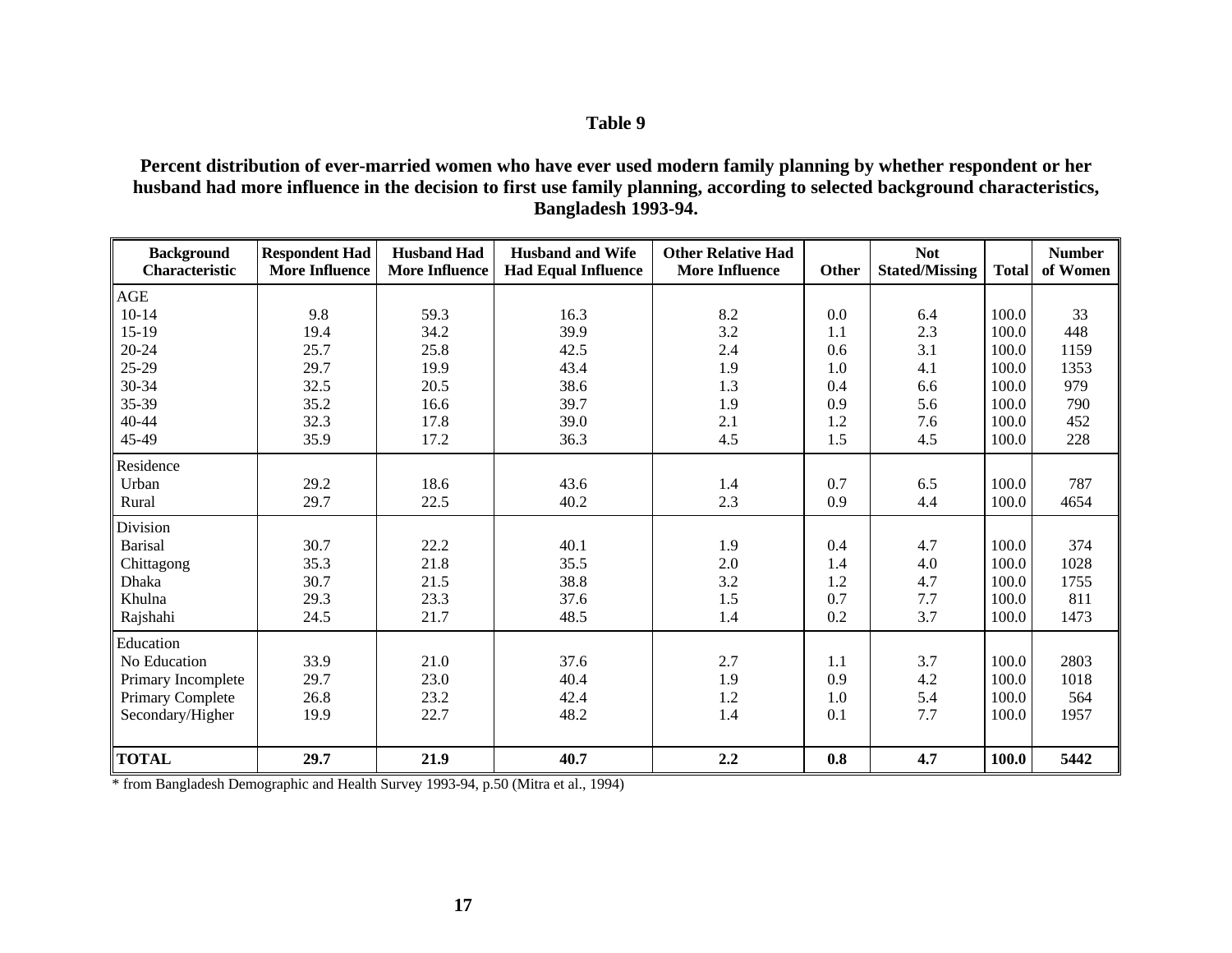generally considered the most conservative are of the country and Rajshahi, along with Khulna, has the highest CPR (54.8 percent) and is a more progressive area (Table 4.9, p. 49, BDHS). This pattern suggests that in the low-performing area of Chittigong, where the adoption of contraception is still an innovative idea, women are more likely to be acting on their own. In areas where use is high, couples tend to make joint decisions. Although it isn't clear whether living in an area where approval of family planning is high encourages men to become involved in the decision-making process or whether their involvement itself contributes to high prevalence (or whether the relationship is spurious), the possibility of a relationship between the two factors deserves further attention.

A similar type of pattern is evident when the sample of female ever-users is stratified by education. Women with higher education, a group which uses family planning at a higher rate than other women, are more likely to have made the decision to first use contraception jointly with their husbands than women with low education, 48.2 versus 37.6 percent respectively. Again, an association between joint decision-making and the acceptance of family planning is something to be investigated further.

Male education level also has significance for decision making. Whether or not a man actually dominates decisions, the level of his education is predictive of the degree to which he thinks decision-making should be his sole prerogative. In Chandpur, the percent of men thinking that they should make the decision regarding family planning is 62.4 percent for the uneducated, 60.0 for those with less than 5 years of schooling, 34.5 for those with 5-10 years of schooling, and 22.6 for men educated 10 or more years (Mazumder, 1993).

The extent to which husbands hold sway in decisions seems to also vary according to method. When asked what was the main reason they decided to use the method they are currently using, the percentage of women saying that their "husbands preferred" that method varied as follows:

## **Table 10**

### **Percent of current users of family planning who decided to use the method due to husbands' preference.**

| Pill | <b>IUD</b> | Injec<br>tion | Condom | <b>Tubect</b><br>omv | <b>Vasct</b><br>omy | Absti<br>nence | With<br>drawal | Other | <b>Total</b> |
|------|------------|---------------|--------|----------------------|---------------------|----------------|----------------|-------|--------------|
| 10.4 | 6.0        | 5.5           | 18.6   | 8.5                  | 36.6                | 13.5           | 27.0           | 8.9   |              |

\*adapted from table 4.13, p. 52, BDHS 1993-94.

Men do not often play the major role in choosing between methods. But, not surprisingly, the table suggests that men are more involved in the decision to use male methods than they are in non-male dependent methods. When men are the primary decision makers, they appear to choose methods whose use is totally or primarily their responsibility.

Another potentially important variable in the decision-making process is the source of methods. In Folmar's (1992) condom use study, some men reported encouragement from their wives to use condoms, especially if the supplies were received from government fieldworkers. This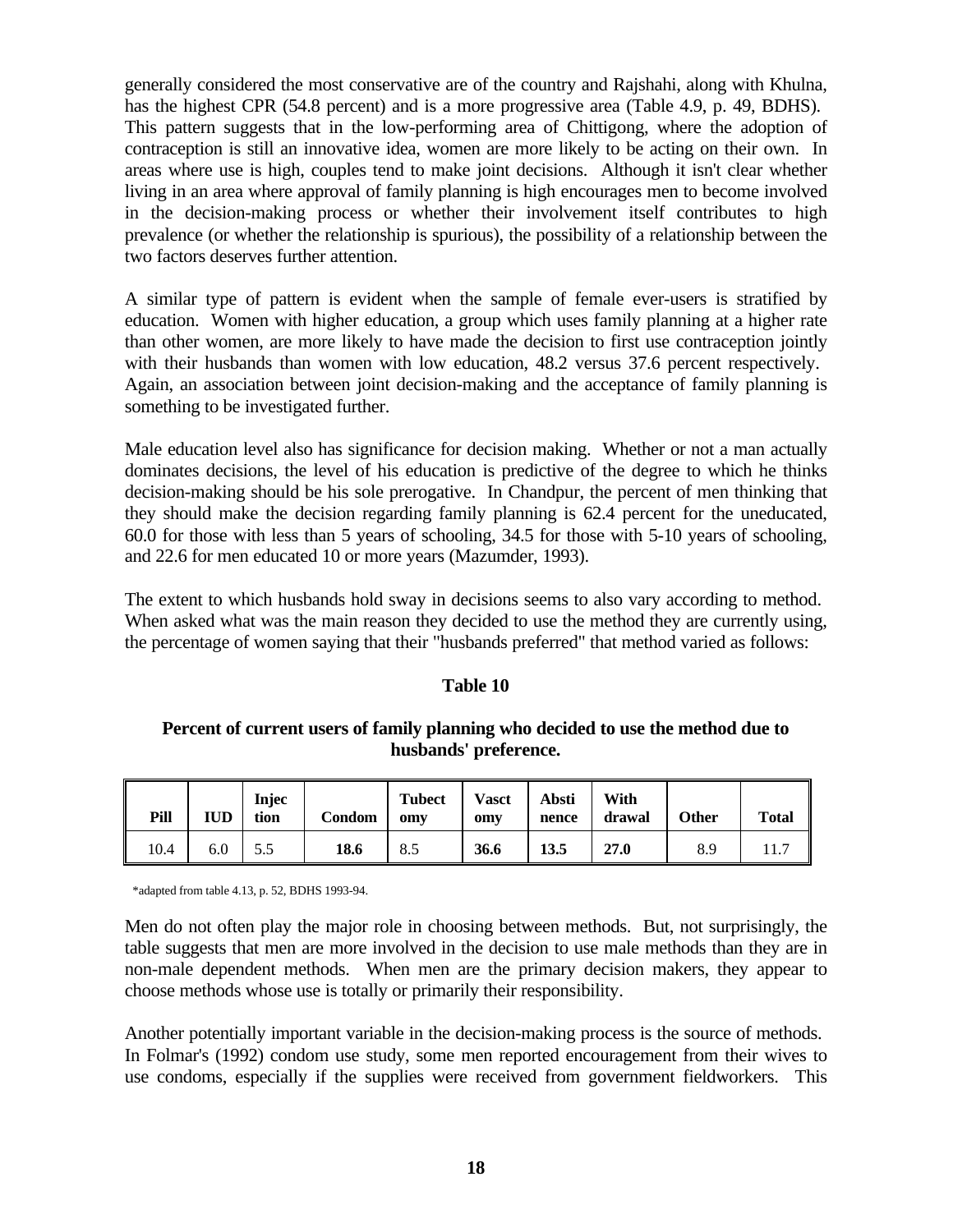suggests that women may play a larger role in decisions when they are the receiver of supplies and information.

## **PROGRAM EFFORTS TO REACH MEN**

Men have generally been neglected by family planning programs. There have been several attempts made, though, to include men in efforts to increase contraceptive prevalency. One such program is the Rural Communication Program (RCP) of Johns Hopkins University/Center for Communication Programs and the IEM Unit of the Directorate of Family Planning, MOHFW. RCP features the "Jiggasha Approach", a program of family planning interventions centered around *jiggashas*, community-based information and discussion centers. One aim, and apparent accomplishment, of the women's meetings has been to facilite husband/wife communication by emboldening women. Meetings of bari-heads and influential villagers have also been used to change men's attitudes towards family planning. Men are now forming their own jiggashas to discuss issues they see as important<sup>9</sup>. Save the Children's program in Nasirnagar Thana of Brahmanbaria District included family planning workshops conducted with traditional and religious leaders. Invitees were specifically drawn to represent those who matter in decision making at the local level (para level), those antagonistic towards family planning, and those who promote family planning. Most of the workshop participants were men. The evaluation of this project reports a 28.4 percent increase in the CAR due to these workshops. This would suggest that the meetings with these influential men facilitated the adoption of family planning in the area. Unfortunately, though it was originally intended that men be interviewed during the evaluation of the project (under the assumption that male workshop participants would mainly spread the message of family planning via other men), women were ultimately chosen as the survey respondents, apparently because men were not readily available for interview (Barkat et al., 1993). Thus, we don't have information on how the men, both the participants and the men they spoke to, were affected. It's hard to draw any conclusion other than that the program *suggests* that men can be effective motivators for family planning if their involvement is sought.

One other reference at an attempt to include men, if only for experimental purposes, was found. FHI and BIRPERT conducted a pilot study to determine if including husbands in the use of Norplant by counseling them about the method would improve the wife's continuation rate. This counseling consisted of presenting an informational brochure which men were given to take home. It gave information on the "method itself, its duration of effectiveness, its advantages and disadvantages, availability and follow-up requirements, as well as a discussion of the supportive role that husbands could play in the decision-making process and tolerance of side-effects." They find that the hazard for discontinuation among the acceptors in the husband-counseled group was 0.81 times the hazard for those in the husband-not-counseled group. This result was not significant at the  $p=.05$  level ( $p=.07$ ). The conclusion that the counseling had an effect must be interpreted with caution, though, because of the possibility of selection bias. Women were self-selected into the husband-counseled group if they brought their husbands after being asked to do so.

 $\overline{\phantom{0}}$ 

<sup>9</sup> see various information leaflets prepared by JHU/CCP.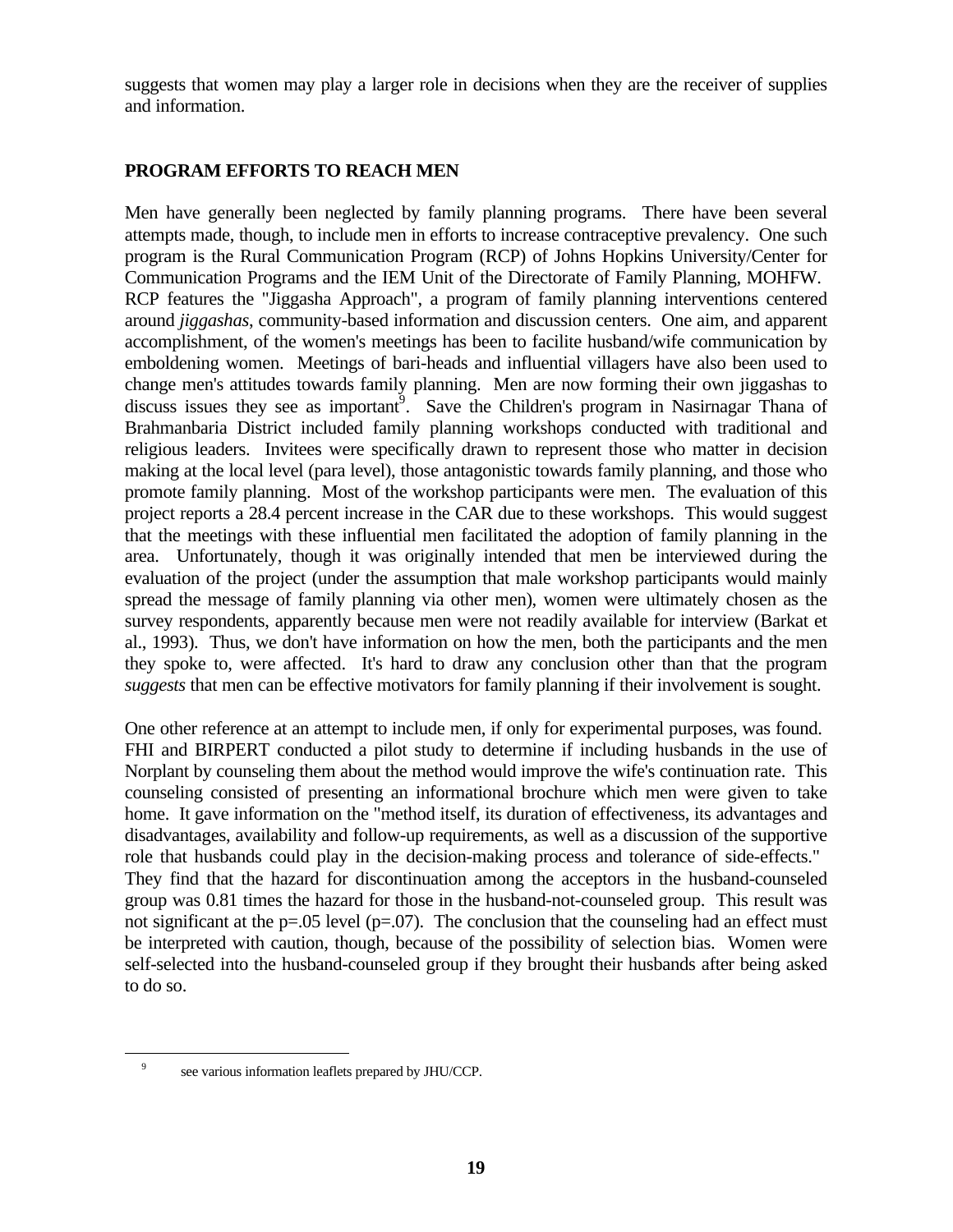## **CONCLUSION AND RECOMMENDATIONS**

The literature and survey data reviewed above leave little doubt that men in Bangladesh are suitable targets for family planning programs. The average man does not want more than two children and he does not want them spaced closely together. He is already well acquainted with all the modern methods of contraception and he approves of their use. Beyond this point, though, what we know about men and issues related to family planning grows murkier the need for basic research greater.

We don't know much about the value of children to men, including their attitudes towards sons versus daughters. Men profess to want small families, but if the first two children are girls, is this resolve weakened? As fertility levels in Bangladesh fall closer to replacement level, sex preferences will become an increasingly important determinant of natality rates, and men's roles in encouraging or discouraging favoritism should be understood.

There is a glaring absence of research on how men form opinions about family size, fertility and family planning, how they can be influenced, how they reach decisions on contraceptive use, and how they interact with their wives in this decision-making process. We need to know how men come to use or reject male methods, and we need to know the role they play in the choices their wives make. Regardless of the strength of the efforts made to encourage the use of male methods, the reality is that most of the available forms of contraception are female methods, and involving men in family planning will often mean facilitating conjugal communication and responsibility sharing. It is difficult to see how effective program strategies aimed at men can be designed without first studying both male and couple decision-making.

The literature raises several questions related to these issues. For instance, why do couples report different contraceptive use states and why do women say that their husbands disapprove of family planning when husbands say that they approve? Are couples simply not communicating, or is the answer more complicated, perhaps involving perceptions of what are socially acceptable attitudes for the women and men. While some couples are clearly acting jointly in family planning decision-making, others are not. What are the determinants of spousal communication and what are the results for contraceptive use? The pattern of female-dominated versus male-domiminated and joint decisions on first-time contraceptive use found in the Demographic and Health Survey raises interesting questions how decision-making changes as family planning becomes a more acceptable practice and how the balance of power between spouses varies over time, place and background characteristics.

It seems that concerted efforts to involve men in family planning have been few and far between up to this point in time. Those programs that do exist have not been evaluated such that conclusions about men are easy to draw, so there are few lessons to be learned about how to involve men in family planning. With so many basic research questions on men and family planning in Bangladesh remaining unanswered, though, it might be best to start there than attempting to design program interventions. Surveying the literature, it is striking how infrequently men have been surveyed, studied, or talked to. We do not know much about men because we have not asked, and it there that we should begin.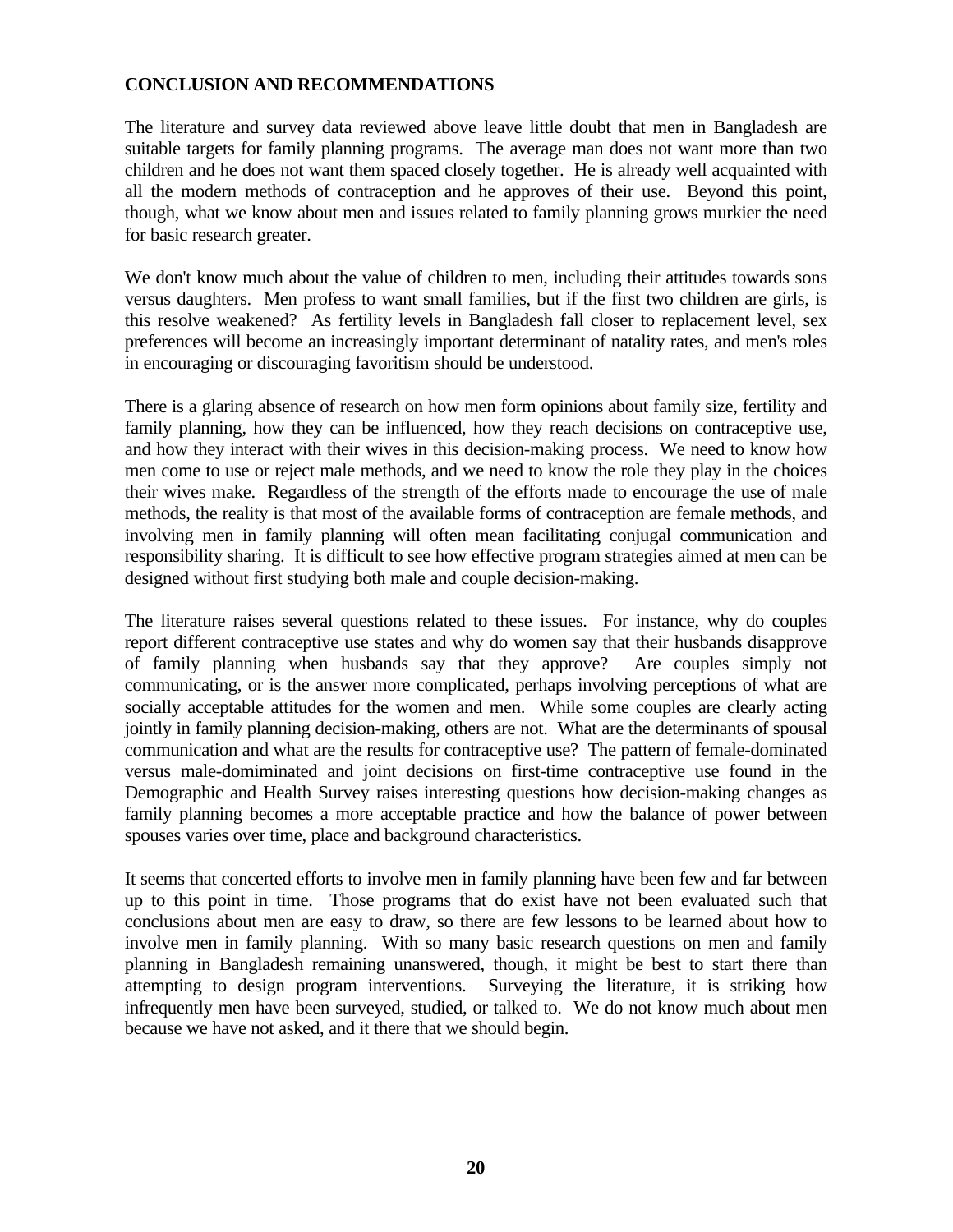#### **References**

Ahmed, Jahiruddin et al. 1992. *Assessment of Clinical Contraception Services in the Bangladesh Family Planning Program*. New York: AVSC.

- Akhter, Halida Hanum and Saifuddin Ahmed. 1991. *Determinants of Contraceptive Use Dynamics in Rural Bangladesh*. Dhaka: Bangladesh Institute of Research for Promotion of Essential & Reproductive Health and Technologies.
- Amatya, R. et. al. 1994. "The effect of husband counseling on NORPLANT contraceptive acceptability in Bangladesh." *Contraception* 50: 263-273.
- Aziz, K.M. Ashraful and Clarence Maloney. 1985. *Life Stages, Gender and Fertility in Bangladesh*. Dhaka: International Center for Diarrhoeal Disease Research, Bangladesh.
- Barakat, Abul, Barakat-e-Khuda, and A.N.M. Sayeedul Haque Khan. 1993. *A study on the impact of the workshop on family planning conducted with the traditional and religious leaders in Nasirnagar Thana by Save The Children (USA)*. Dhaka: University Research Corporation.
- Bernhart, Michael and M. Mosleh Uddin. 1990. "Islam and Family Planning Acceptance in Bangladesh." *Studies in Family Planning* 21, 5: 287-292.

Chaudhury, R.H. 1978. "Married Women in Non-agricultural Occupations in a Metropolitan Urban Area of Bangladesh." *Population Studies* 32, 2: 261-273.

Cleland, John and W. Parker Mauldin. 1991. "The Promotion of Family Planning by Financial Payments: The Case of Bangladesh." *Studies in Family Planning* 22, 1: 1-18.

Davies, John. 1985. *Oral Contraceptive Distribution in Bangladesh: Husbands as Providers and Instructors*. Dissertation submitted the Graduate Division of the University of Hawaii.

Davies, John, S.N. Mitra, and William P. Schellstede. 1987. "Oral Contraception in Bangladesh: Social Marketing and the Importance of Husbands." *Studies in Family Planning* 18, 3: 157-168.

Finger, William R. 1992. "Getting More Men Involved." *Network* 13, 1: 4-6.

Folmar, Steven, S.M. Nurul Alam, and A.H.M. Raihan Sharif. 1992. *Condom Use in Bangladesh: Final Report*. Dhaka: Social Marketing Company.

Haider, Syed Jahangeer and M. Kabir. 1989. *Male Attitudes Towards Vasectomy: A Review of Psychological Aspects*. Dhaka: Association for Voluntary Surgical Contraceptive.

Hardee-Cleaveland, Karen. 1992. "Communication Key for Family Planning." *Network* 13, 1: 13.

Hasan, Yousuf, Rushikesh Maru, Ruth Simmons, and Ali Ashraf. 1992. *Sterilization Trends and Policy Developments in Bangladesh*. MCH-FP Extension Project Working Paper No. 72. Dhaka: International Center for Diarrhoeal Disease Research.

Islam, M.N. and M.N. Rahman. 1993. "Client satisfaction with sterilization procedure in Bangladesh." *Asia-Pacific Population Journal* 8, 1: 39-54.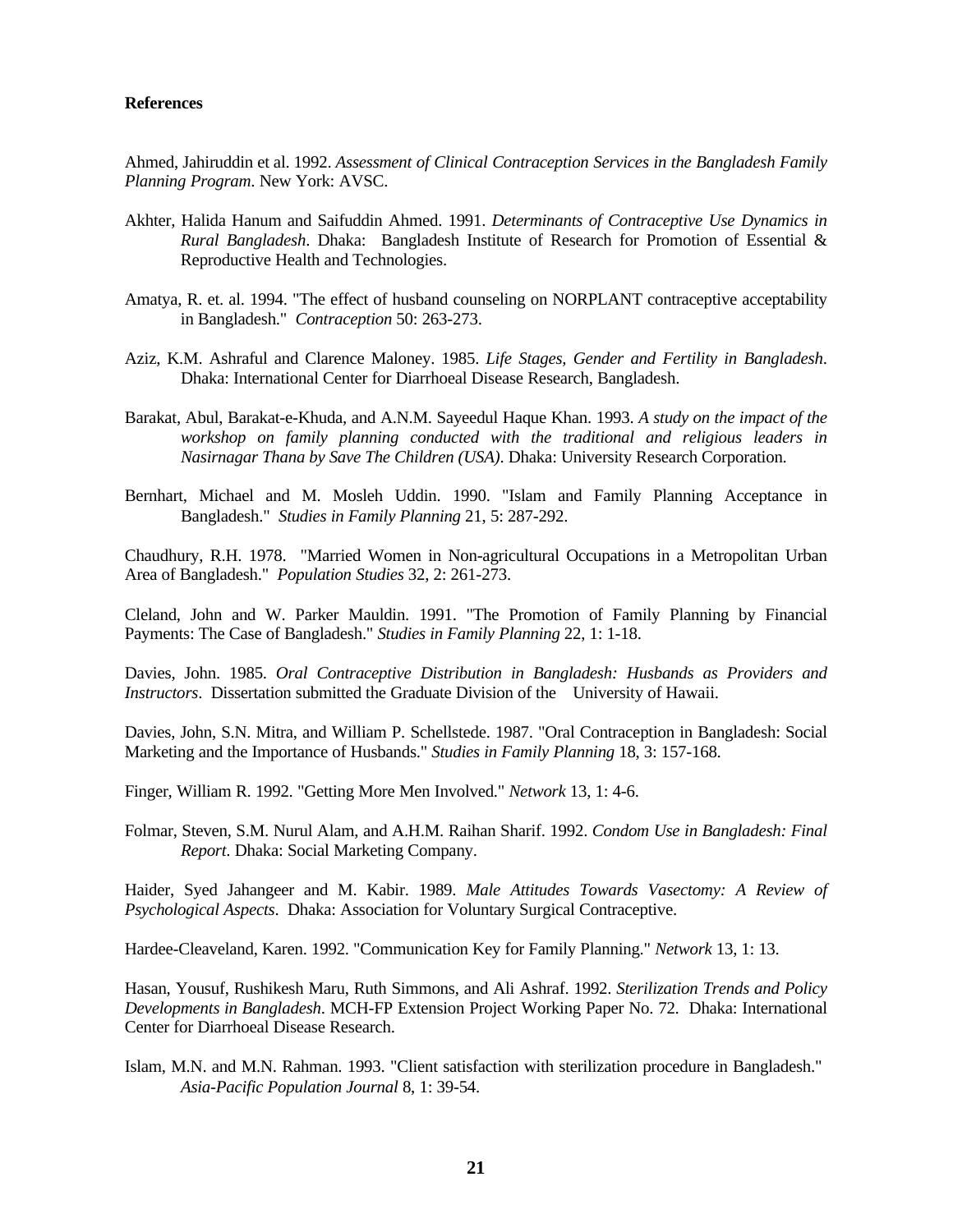- Karam, Robert. 1991. *Seminar on the Dynamics of Condom Use Proceedings*. Dhaka: Social Marketing Company.
- Khan, A.R., I. Swenson, and A. Rahman. 1979. "A follow-up of vasectomy clients in rural Bangladesh." *International Journal of Gynecology and Obstetrics* 17, 1: 11-14.

Khan, Nasir Udin. 1993. *Brand Awareness, Trial and Usage of Condoms*. Findings presented at the Seminar on Dynamics of Condom Use in Bangladesh, Dhaka.

Khuda, Barakat. 1994. *Method Mix in the Bangladesh Family Planning Program: Some Insights*. Unpublished paper, Dhaka.

Kincaid, D.L., E. Massiah, and A.D. Gupta. 1993. *Ideational Aspects of Fertility Change in Bangladesh*. Paper prepared for the Annual Meeting of the Population Association of America, Cincinnati, Ohio April 1-3.

Mahmud, Simeen. 1988. "Exploring the Relationship between Women's Work and Fertility: The Bangladesh Context." *The Bangladesh Development Studies* Vol. XVI, 4: 99-113.

Mazumder, Mahbub Alam. 1993. *Family planning from a male perspective in a Muslim society: a study in Chandpur, Bangladesh*. Thesis prepared for Degree of Master of Science in Primary Health Care at The Flinders University of South Australia.

MacCauley et al. 1994. "Encouraging Men's Cooperation." *Population Reports*. Series M, No. 12. Baltimore, MD: Johns Hopkins School of Public Health, Population Information Program.

Mitra, Mira and S.N. Mitra. 1990. *Followup Survey of Contraceptive Knowledge and Information Study 1990: Final Report*. Dhaka: Mitra and Associates.

- Mitra, S.N., Ann Larson, Gillian Foo and Shahidul Islam. 1990. *Bangladesh Contraceptive Prevalence Survey - 1989*. Dhaka: Mitra and Associates.
- Mitra, S.N., M. Nawab Ali, Shahidul Islam, and Anne R. Cross. 1994. *Bangladesh Demographic and Health Survey 1993-94* (draft). Dhaka: NIPORT, Mitra and Associates, and Macro International Inc.

National Steering Committee for Future Challenges in the FP-MCH Programme. 1994. *Future Challenges in the FP-MCH Programme: A Plan For Action*. Dhaka: Ministry of Health and Family Welfare, Government of Bangladesh.

Swenson, I. and A.R. Khan. 1982. "Demographic consequences, client satisfaction, and reasons for selecting sterilization among vasectomy and tubectomy clients in Bangladesh." *Contraception* 25, 6: 573-90.